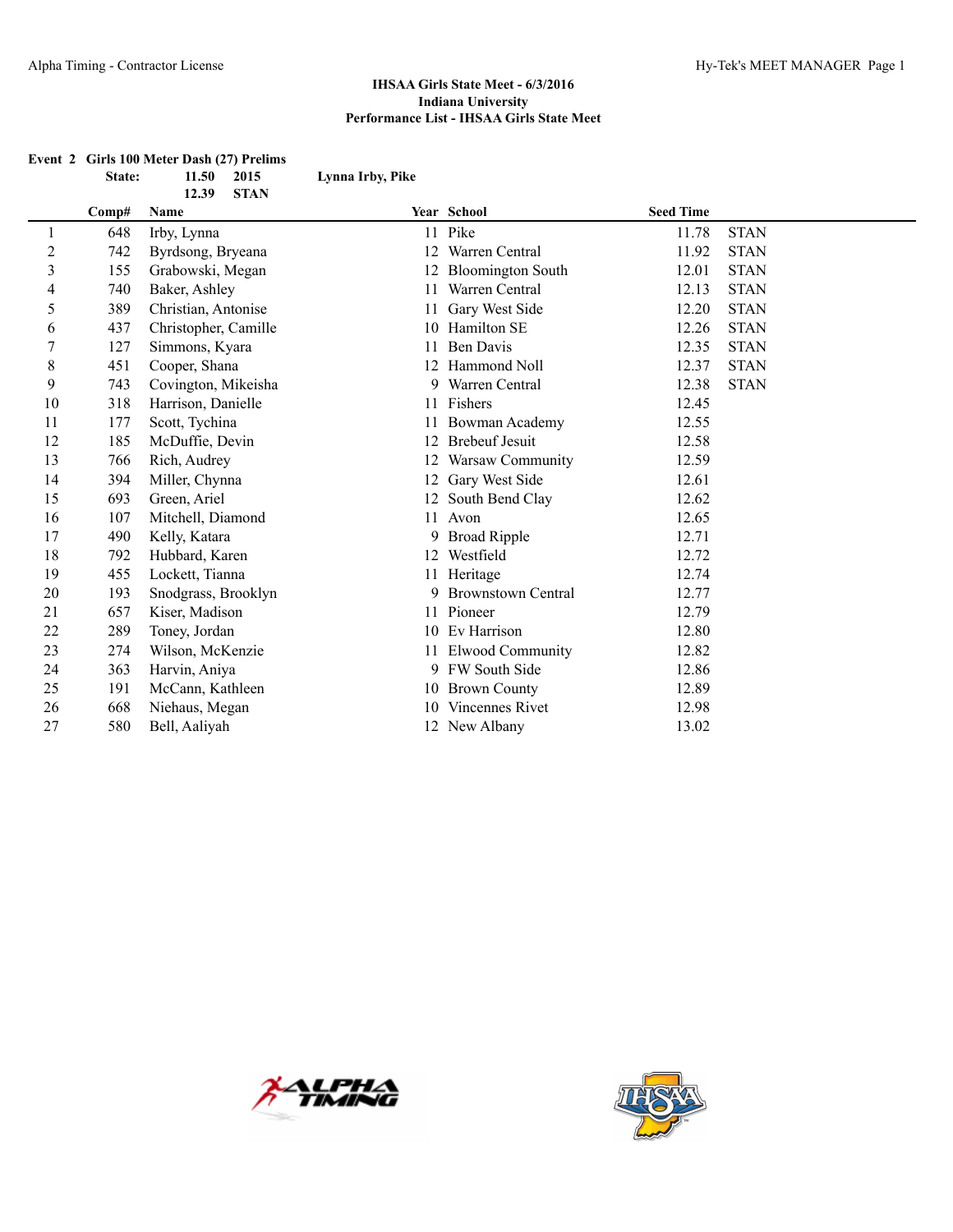|                |       | <b>STAN</b><br>25.41 |    |                          |                  |             |
|----------------|-------|----------------------|----|--------------------------|------------------|-------------|
|                | Comp# | Name                 |    | Year School              | <b>Seed Time</b> |             |
| 1              | 742   | Byrdsong, Bryeana    |    | 12 Warren Central        | 24.53            | <b>STAN</b> |
| $\overline{c}$ | 743   | Covington, Mikeisha  |    | 9 Warren Central         | 25.03            | <b>STAN</b> |
| 3              | 648   | Irby, Lynna          | 11 | Pike                     | 25.16            | <b>STAN</b> |
| 4              | 451   | Cooper, Shana        |    | 12 Hammond Noll          | 25.38            | <b>STAN</b> |
| 5              | 312   | Carver, Paris        | 11 | Fishers                  | 25.54            |             |
| 6              | 127   | Simmons, Kyara       | 11 | <b>Ben Davis</b>         | 25.54            |             |
| 7              | 177   | Scott, Tychina       |    | 11 Bowman Academy        | 25.67            |             |
| 8              | 155   | Grabowski, Megan     |    | 12 Bloomington South     | 25.74            |             |
| 9              | 499   | Henry, Jhala         | 11 | Jeffersonville           | 25.79            |             |
| 10             | 437   | Christopher, Camille | 10 | Hamilton SE              | 25.82            |             |
| 11             | 129   | Woodson, Ravon       | 12 | <b>Ben Davis</b>         | 25.87            |             |
| 12             | 667   | Lewis, Shanice       |    | <b>River Forest</b>      | 25.89            |             |
| 13             | 664   | Stokes, Aujone       |    | 10 Portage               | 25.93            |             |
| 14             | 425   | Anderson, Hanna      |    | 10 Greenwood             | 25.98            |             |
| 15             | 344   | Gibson, Rachel       |    | 12 FW Dwenger            | 25.99            |             |
| 16             | 636   | Woods, Mikaylah      |    | 12 Penn                  | 26.01            |             |
| 17             | 471   | Wright, Cae'Sarae    |    | 12 Homestead             | 26.02            |             |
| 18             | 250   | Barnes, Janiyah      |    | 9 Concord                | 26.06            |             |
| 19             | 779   | Thomas, Lauren       |    | 9 West Lafayette         | 26.06            |             |
| 20             | 641   | Hunter, Iyanla       | 9  | Perry Meridian           | 26.13            |             |
| 21             | 304   | Armbruster, Chloe    |    | 12 Fairfield             | 26.15            |             |
| 22             | 274   | Wilson, McKenzie     | 11 | <b>Elwood Community</b>  | 26.17            |             |
| 23             | 694   | Moon, Ashley         | 12 | SB Washington            | 26.18            |             |
| 24             | 146   | Bomba, Cydney        | 12 | <b>Bloomington South</b> | 26.28            |             |
| 25             | 458   | Burns, Jenna         | 9  | Heritage Hills           | 26.31            |             |
| 26             | 275   | Bailey, Kiara        |    | <b>Evansville Bosse</b>  | 26.35            |             |
| 27             | 289   | Toney, Jordan        |    | 10 Ev Harrison           | 26.62            |             |

#### **Event 4 Girls 200 Meter Dash (27) Prelims State: 23.12 1986 Maicel Malone, North Central Indpls**



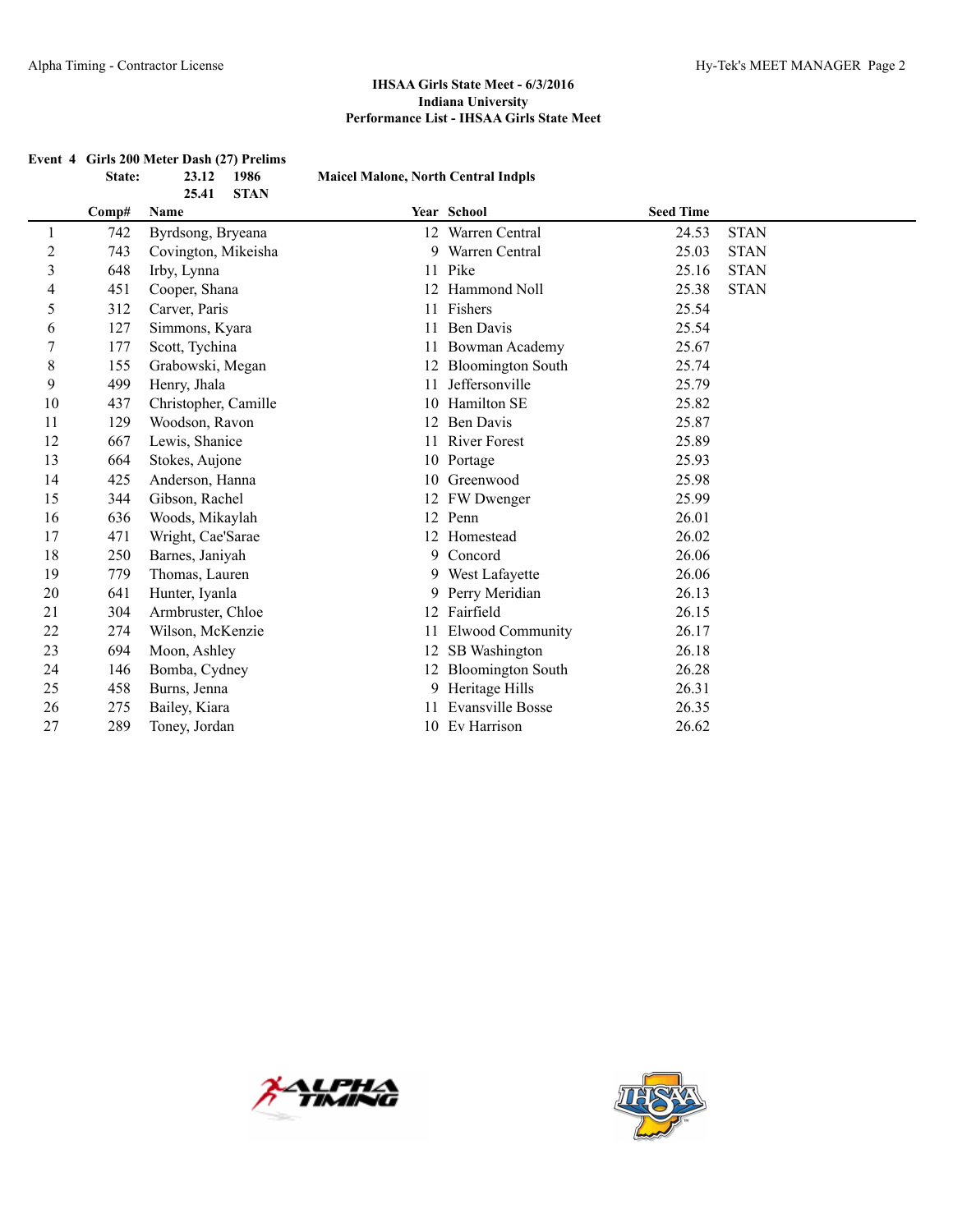|                | State: | Event 7 Girls 400 Meter Dash (27)<br>1986<br>52.42 | <b>Maicel Malone, North Central Indpls</b> |                       |                  |             |
|----------------|--------|----------------------------------------------------|--------------------------------------------|-----------------------|------------------|-------------|
|                | Comp#  | 57.83<br><b>STAN</b><br>Name                       |                                            | Year School           | <b>Seed Time</b> |             |
| 1              | 648    | Irby, Lynna                                        |                                            | 11 Pike               | 54.53            | <b>STAN</b> |
| $\overline{c}$ | 389    | Christian, Antonise                                | 11                                         | Gary West Side        | 55.18            | <b>STAN</b> |
| 3              | 355    | Phillips, Breanna                                  | 11                                         | <b>FW</b> Northrop    | 56.33            | <b>STAN</b> |
| 4              | 604    | Jones, Courtney                                    | 11                                         | N Central Ind         | 56.47            | <b>STAN</b> |
| 5              | 558    | Mclemore, Jasmine                                  |                                            | 12 Michigan City      | 56.72            | <b>STAN</b> |
| 6              | 456    | Bradley, Isabel                                    | 12                                         | Heritage Christian    | 56.97            | <b>STAN</b> |
| 7              | 298    | Mulzer, Mallory                                    |                                            | 12 Ev Reitz Memoria   | 57.07            | <b>STAN</b> |
| $\,$ $\,$      | 586    | Anderson, Maria                                    |                                            | 9 Noblesville         | 57.38            | <b>STAN</b> |
| 9              | 747    | Johnson, Dejah                                     | 11                                         | Warren Central        | 57.44            | <b>STAN</b> |
| 10             | 449    | Sydnor, Tierra                                     | 9                                          | Hamilton SE           | 57.59            | <b>STAN</b> |
| 11             | 200    | Dixon, Rachel                                      |                                            | 12 Carmel             | 57.65            | <b>STAN</b> |
| 12             | 205    | Hune, Reagan                                       |                                            | 9 Carmel              | 57.66            | <b>STAN</b> |
| 13             | 459    | Edwards, Lauren                                    | 11                                         | Hobart                | 58.28            |             |
| 14             | 414    | Girolami, Savannah                                 |                                            | 12 Greenfield-Central | 58.44            |             |
| 15             | 344    | Gibson, Rachel                                     | 12                                         | FW Dwenger            | 58.84            |             |
| 16             | 253    | Brown, Autumn                                      | 12                                         | Covenant Chr Ind      | 58.85            |             |
| 17             | 114    | Cardenas, Cameron                                  |                                            | 10 Beech Grove        | 58.88            |             |
| 18             | 612    | Stutzman, Erica                                    |                                            | 10 Northwood          | 58.96            |             |
| 19             | 748    | Tyler, Tiler                                       | 11                                         | Warren Central        | 59.24            |             |
| 20             | 499    | Henry, Jhala                                       | 11                                         | Jeffersonville        | 59.29            |             |
| 21             | 269    | Moriarity, Lexie                                   |                                            | 10 East Noble         | 59.38            |             |
| 22             | 251    | Hudson, Jasmine                                    | 9                                          | Concord               | 59.64            |             |
| 23             | 665    | Jones-taylor, Avery                                | 9                                          | Princeton             | 59.76            |             |
| 24             | 223    | Peach, Mckenna                                     |                                            | 12 Castle             | 59.78            |             |
| 25             | 610    | Siples, Eden                                       |                                            | 9 Northview           | 59.93            |             |
| 26             | 632    | Pennix, Jemmia                                     |                                            | 9 Penn                | 1:00.14          |             |
| 27             | 504    | Corya, Justine                                     |                                            | 12 Jennings County    | 1:00.43          |             |



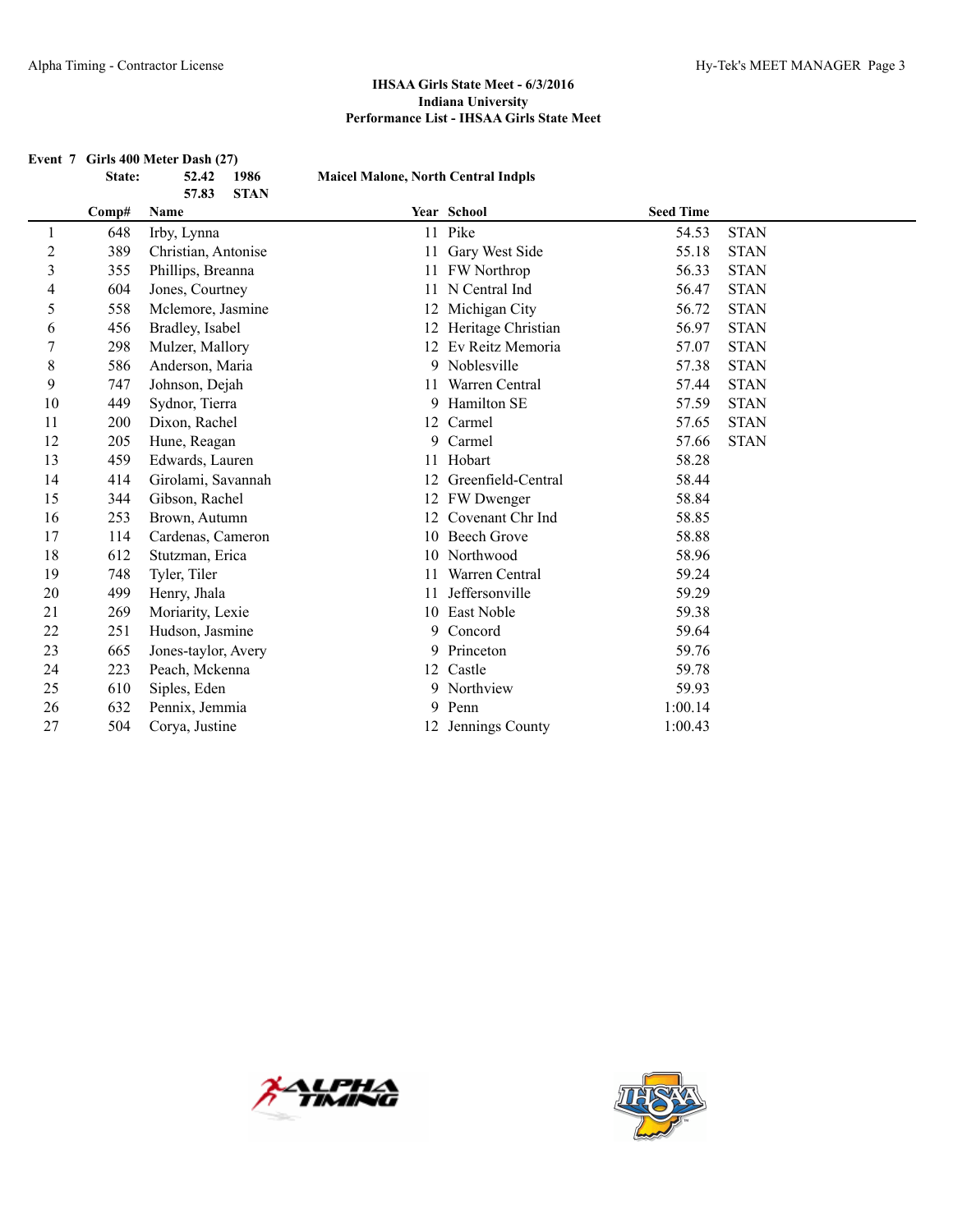|                         | State: | Event 9 Girls 800 Meter Run (27)<br>2:07.91<br>2011 | <b>Brittany Neeley, Eastern Greentown</b> |                       |                  |             |
|-------------------------|--------|-----------------------------------------------------|-------------------------------------------|-----------------------|------------------|-------------|
|                         |        | 2:16.01<br><b>STAN</b>                              |                                           |                       |                  |             |
|                         | Comp#  | Name                                                |                                           | Year School           | <b>Seed Time</b> |             |
| 1                       | 657    | Kiser, Madison                                      |                                           | 11 Pioneer            | 2:13.89          | <b>STAN</b> |
| $\overline{\mathbf{c}}$ | 457    | Pinkston, Joely                                     |                                           | 12 Heritage Christian | 2:14.82          | <b>STAN</b> |
| 3                       | 794    | Leahy, Devon                                        | 12                                        | Westfield             | 2:15.06          | <b>STAN</b> |
| 4                       | 109    | Nicholson, Taylor                                   | 11                                        | Avon                  | 2:15.07          | <b>STAN</b> |
| 5                       | 384    | Talhelm, Brooke                                     |                                           | 12 Franklin Central   | 2:15.38          | <b>STAN</b> |
| 6                       | 704    | Sullivan, Erin                                      | 11                                        | Southport             | 2:15.76          | <b>STAN</b> |
| 7                       | 630    | Macleod, Ashleigh                                   |                                           | 11 Penn               | 2:15.86          | <b>STAN</b> |
| 8                       | 734    | Kneadler, Peyton                                    | 12                                        | <b>Twin Lakes</b>     | 2:16.81          |             |
| 9                       | 470    | Walther, Grace                                      | 12                                        | Homestead             | 2:16.97          |             |
| 10                      | 731    | Sprinkles, Jessica                                  |                                           | 12 Tipton             | 2:17.79          |             |
| 11                      | 506    | Cavinder, Catherine                                 | 9                                         | Kankakee Valley       | 2:17.83          |             |
| 12                      | 198    | Dalton, Maddie                                      |                                           | 10 Carmel             | 2:18.08          |             |
| 13                      | 411    | Cook, Sydney                                        | 10                                        | Greenfield-Central    | 2:18.17          |             |
| 14                      | 594    | Sharples-Gordon, Susanna                            | 11                                        | Noblesville           | 2:18.18          |             |
| 15                      | 804    | Ellis, Angelina                                     | 11                                        | Zionsville            | 2:18.34          |             |
| 16                      | 666    | Wade, Bayley                                        | 11                                        | Providence            | 2:18.44          |             |
| 17                      | 172    | Willem, Kyerra                                      |                                           | 10 Boonville          | 2:18.56          |             |
| 18                      | 679    | Barker, Jenna                                       |                                           | 10 Seton Catholic     | 2:18.70          |             |
| 19                      | 329    | Barba, Faith                                        |                                           | 10 Floyd Central      | 2:18.78          |             |
| 20                      | 219    | Hathaway, Megan                                     | 9                                         | Carroll FW            | 2:18.93          |             |
| 21                      | 103    | Korte, Josey                                        |                                           | 11 Angola             | 2:19.26          |             |
| 22                      | 541    | James, Annalise                                     |                                           | 9 Lowell              | 2:19.41          |             |
| 23                      | 533    | Dean, Grace                                         | 9                                         | Lawrence North        | 2:19.70          |             |
| 24                      | 517    | Vandersteeg, Sydney                                 |                                           | 11 Lake Central       | 2:20.74          |             |
| 25                      | 236    | Steward, Alisha                                     |                                           | 12 Clay City          | 2:20.81          |             |
| 26                      | 154    | Galuska, Toudora                                    |                                           | 10 Bloomington South  | 2:21.02          |             |
| 27                      | 725    | Welker, Lindsay                                     |                                           | 12 TH North Vigo      | 2:21.09          |             |



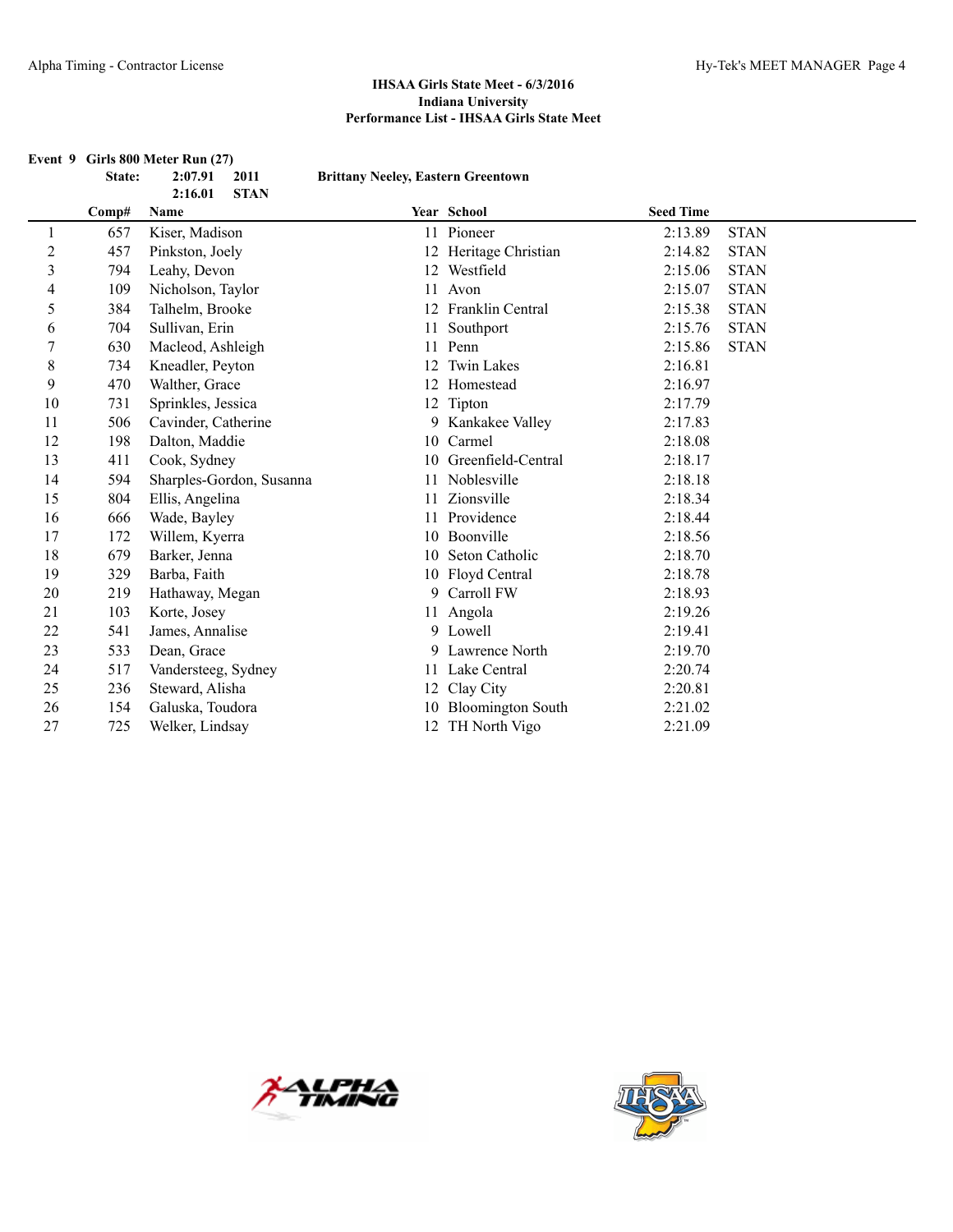**Event 5 Girls 1600 Meter Run (27)**

#### **IHSAA Girls State Meet - 6/3/2016 Indiana University Performance List - IHSAA Girls State Meet**

# **State: 4:43.46 2011 Waverly Neer, Culver Acade 5:00.59 STAN Comp# Name Year School Seed Time** 1 470 Walther, Grace 12 Homestead 4:53.09 STAN 2 109 Nicholson, Taylor 11 Avon 4:54.07 STAN 3 103 Korte, Josey 11 Angola 4:54.24 STAN 4 473 Stoffel, Hannah 12 Huntington North 4:54.88 STAN 5 773 Johnson, Lauren 12 West Lafayette 4:57.29 STAN 6 432 Slamkowski, Megan 11 Guerin Catholic 5:04.56 7 195 Anderson, Rachel 11 Carmel 5:05.00 8 410 Wilson, Emma 9 Greencastle 5:05.16 9 592 Little, Abigail 10 Noblesville 5:05.23 10 735 Ferngren, Logan 10 Valparaiso 5:05.26 11 544 Bedke, Rae 11 Manchester 5:06.41 12 218 Green, Abigail 09 Carroll FW 5:07.31 13 495 Free, Katherine 12 Cathedral 5:08.82 14 753 Beckham, Mia 10 Warsaw Community 5:09.11 15 513 Hunsley, Sarah 11 Lake Central 5:09.45 16 563 Duvall, Jessica 12 Mishawaka 5:10.81 17 662 Ball, Kyra 12 Portage 5:10.95 18 113 Graber, Natalie 10 Barr Reeve 5:11.56 19 291 McDurmon, Grace 10 Ev Mater Dei 5:12.37 20 166 Barker, Haley 10 Boonville 5:12.57 21 751 Wells, Jamie 10 Warren Central 5:12.83 22 727 Zeck, Devon 11 TH North Vigo 5:15.34 23 186 Modrall, Katherine 10 Brebeuf Jesuit 5:15.85 24 244 Lax, Sierra 12 Columbus North 5:15.97 25 137 Saccone, Grace 9 Bloomington North 5:18.77 26 225 Clark, Valerie 11 Center Grove 5:23.14 27 491 Blake, Kendall 11 Cardinal Ritter 5:24.31



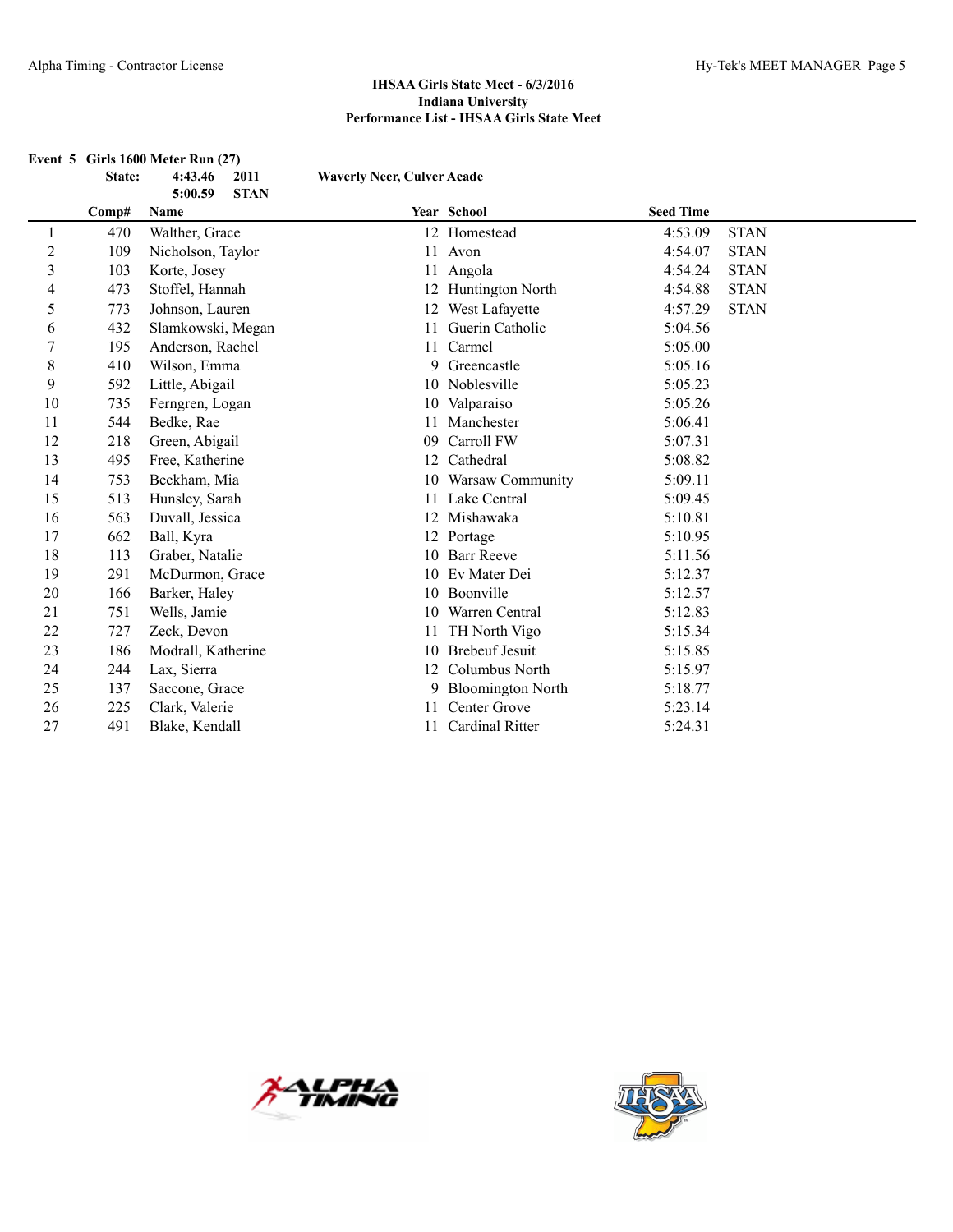|                |        | Event 10 Girls 3200 Meter Run (27) |                        |                      |                  |             |
|----------------|--------|------------------------------------|------------------------|----------------------|------------------|-------------|
|                | State: | 10:11.20<br>2015                   | Anna Rohrer, Mishawaka |                      |                  |             |
|                |        | <b>STAN</b><br>10:58.00            |                        |                      |                  |             |
|                | Comp#  | Name                               |                        | Year School          | <b>Seed Time</b> |             |
| 1              | 203    | Geisler, Christina                 |                        | 11 Carmel            | 10:43.90         | <b>STAN</b> |
| $\overline{c}$ | 473    | Stoffel, Hannah                    |                        | 12 Huntington North  | 10:46.53         | <b>STAN</b> |
| 3              | 206    | Leinheiser, Sarah                  | 11                     | Carmel               | 10:47.25         | <b>STAN</b> |
| 4              | 209    | Morozov, Stacy                     |                        | 12 Carmel            | 10:47.83         | <b>STAN</b> |
| 5              | 410    | Wilson, Emma                       | 9                      | Greencastle          | 10:50.55         | <b>STAN</b> |
| 6              | 266    | Schwartz, Tyler                    |                        | 10 Dekalb            | 10:54.65         | <b>STAN</b> |
| 7              | 215    | Fruchey, Madison                   | 12                     | Carroll FW           | 10:55.05         | <b>STAN</b> |
| $\,$ 8 $\,$    | 615    | Buck, Alex                         |                        | 12 Pendleton Heights | 10:56.93         | <b>STAN</b> |
| 9              | 115    | Beery, Bailey                      |                        | 12 Bellmont          | 10:59.39         |             |
| 10             | 773    | Johnson, Lauren                    |                        | 12 West Lafayette    | 11:02.10         |             |
| 11             | 435    | Black, Lulu                        |                        | 9 Hamilton SE        | 11:03.67         |             |
| 12             | 544    | Bedke, Rae                         |                        | 11 Manchester        | 11:07.93         |             |
| 13             | 524    | Riehle, Shelby                     |                        | 9 LaPorte            | 11:08.51         |             |
| 14             | 753    | Beckham, Mia                       |                        | 10 Warsaw Community  | 11:10.05         |             |
| 15             | 625    | Frank, Lauren                      |                        | 10 Penn              | 11:10.08         |             |
| 16             | 540    | Boyer, Jordyn                      |                        | 9 Lowell             | 11:11.40         |             |
| 17             | 235    | Cavanaugh, McKenna                 | 9                      | Christian Acad       | 11:12.58         |             |
| 18             | 737    | Tonne, Alena                       |                        | 12 Valparaiso        | 11:14.28         |             |
| 19             | 132    | Workman, Alli                      | 12                     | Bloomfield           | 11:16.22         |             |
| 20             | 142    | Williams, Grace                    |                        | 10 Bloomington North | 11:20.79         |             |
| 21             | 336    | Manning, Kassidy                   |                        | 12 Floyd Central     | 11:24.94         |             |
| 22             | 243    | Brougher, Rachel                   |                        | 11 Columbus North    | 11:32.92         |             |
| 23             | 421    | Pake, Shelby                       |                        | 12 Greensburg        | 11:33.53         |             |
| 24             | 649    | Lampert, Allison                   |                        | 11 Pike              | 11:34.22         |             |
| 25             | 422    | Dalton, Alexandra                  | 11                     | Greenwood Christ     | 11:40.58         |             |
| 26             | 494    | Flood, Ellen                       |                        | Cathedral            | 11:48.89         |             |
| 27             | 338    | Paul, Morgan                       |                        | 11 Floyd Central     | 12:05.90         |             |



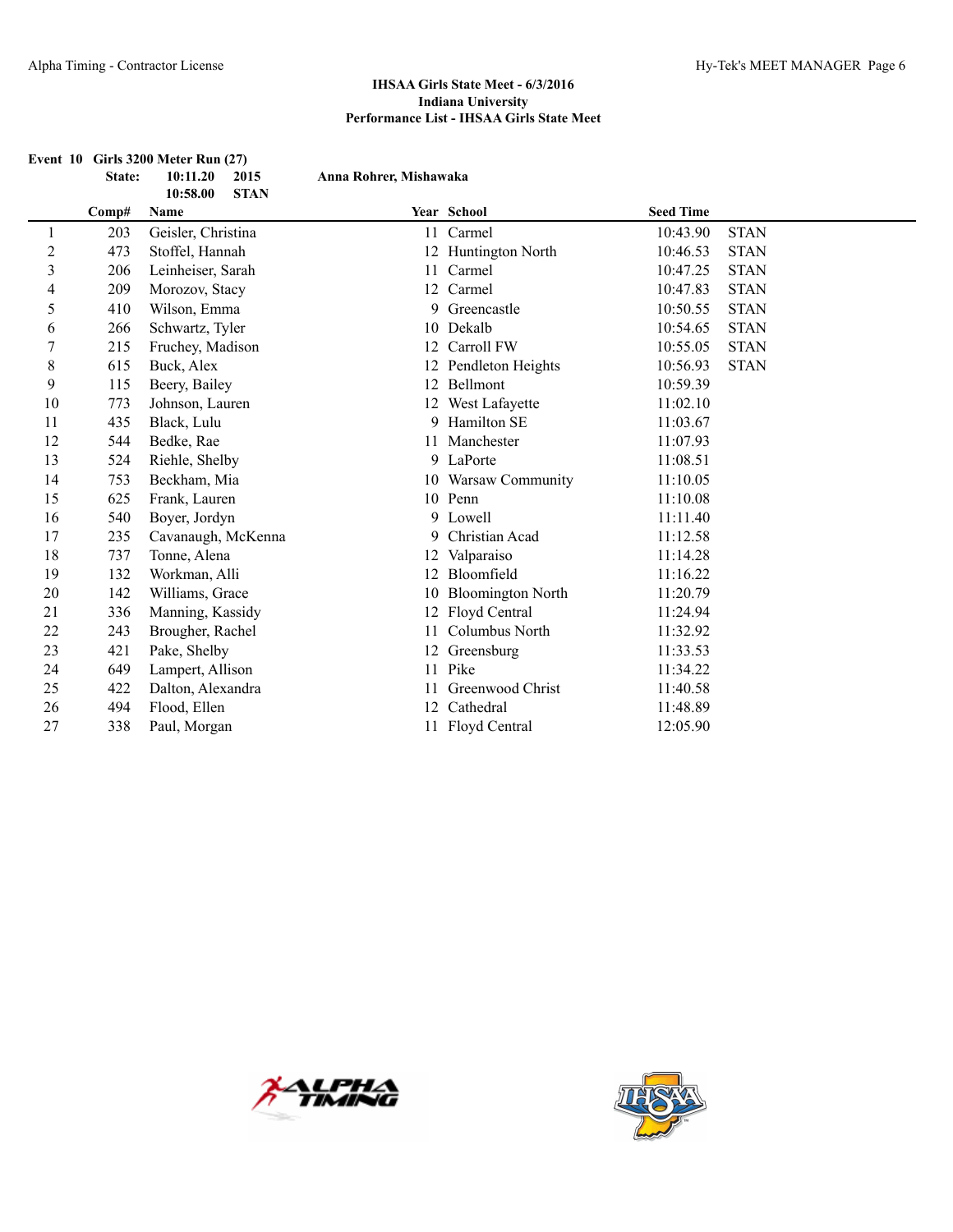|                |       | <b>STAN</b><br>14.97  |    |                       |                  |             |
|----------------|-------|-----------------------|----|-----------------------|------------------|-------------|
|                | Comp# | <b>Name</b>           |    | Year School           | <b>Seed Time</b> |             |
| 1              | 746   | Jackson, Kayland      | 11 | Warren Central        | 14.32            | <b>STAN</b> |
| $\overline{c}$ | 258   | LaCosse, Kristen      |    | 11 Crown Point        | 14.46            | <b>STAN</b> |
| $\mathfrak{Z}$ | 683   | Fair, Tajaa           | 12 | South Bend Adams      | 14.52            | <b>STAN</b> |
| 4              | 370   | Green, JeBria         |    | 12 Fort Wayne Wayne   | 14.69            | <b>STAN</b> |
| 5              | 355   | Phillips, Breanna     |    | 11 FW Northrop        | 14.78            | <b>STAN</b> |
| 6              | 611   | Hershberger, Riley    |    | 9 Northwood           | 14.96            | <b>STAN</b> |
| 7              | 308   | Miller, Jessica       |    | 12 Fairfield          | 15.06            |             |
| $\,8$          | 136   | Heeb, Gracie          |    | 12 Bloomington North  | 15.11            |             |
| 9              | 373   | Phillips, Aniese      |    | 10 Fort Wayne Wayne   | 15.13            |             |
| 10             | 583   | Turner, Nakita        | 10 | New Haven             | 15.15            |             |
| 11             | 507   | Jungels, Jenna        | 12 | Kankakee Valley       | 15.20            |             |
| 12             | 741   | Batts, Kennedy        | 10 | Warren Central        | 15.27            |             |
| 13             | 227   | Bell, Desiree         | 12 | Chesterton            | 15.27            |             |
| 14             | 131   | Schluttenhofer, Kayla | 11 | <b>Benton Central</b> | 15.33            |             |
| 15             | 682   | Wanner, Addie         | 10 | South Adams           | 15.39            |             |
| 16             | 474   | Toney, Tessa          |    | 12 Arsenal Tech       | 15.42            |             |
| 17             | 443   | Mackenzie, Mia        | 10 | Hamilton SE           | 15.51            |             |
| 18             | 496   | Jordan, Cienna        |    | 12 Cathedral          | 15.53            |             |
| 19             | 569   | Barnes, Aaliyah       | 10 | Muncie Central        | 15.54            |             |
| 20             | 512   | Heuberger, Sarah      | 12 | Lake Central          | 15.59            |             |
| 21             | 796   | Robertson, Emily      | 11 | Westfield             | 15.61            |             |
| 22             | 226   | Goines, Hailey        | 10 | Center Grove          | 15.66            |             |
| 23             | 709   | Reynolds, Caitlyn     | 9  | <b>Springs Valley</b> | 15.95            |             |
| 24             | 669   | Waggoner, Grace       | 9  | Vincennes Rivet       | 16.18            |             |
| 25             | 292   | Leary, Ariah          | 11 | Evansville North      | 16.22            |             |
| 26             | 728   | Gronbech, Laura       |    | 12 TH South Vigo      | 16.47            |             |
| 27             | 637   | Emmons, Payton        |    | 11 Perry Central      | 16.60            |             |

#### **Event 3 Girls 100 Meter Hurdles (27) Prelims State: 13.95 2005 Vanneisha Ivy, Muncie Central**



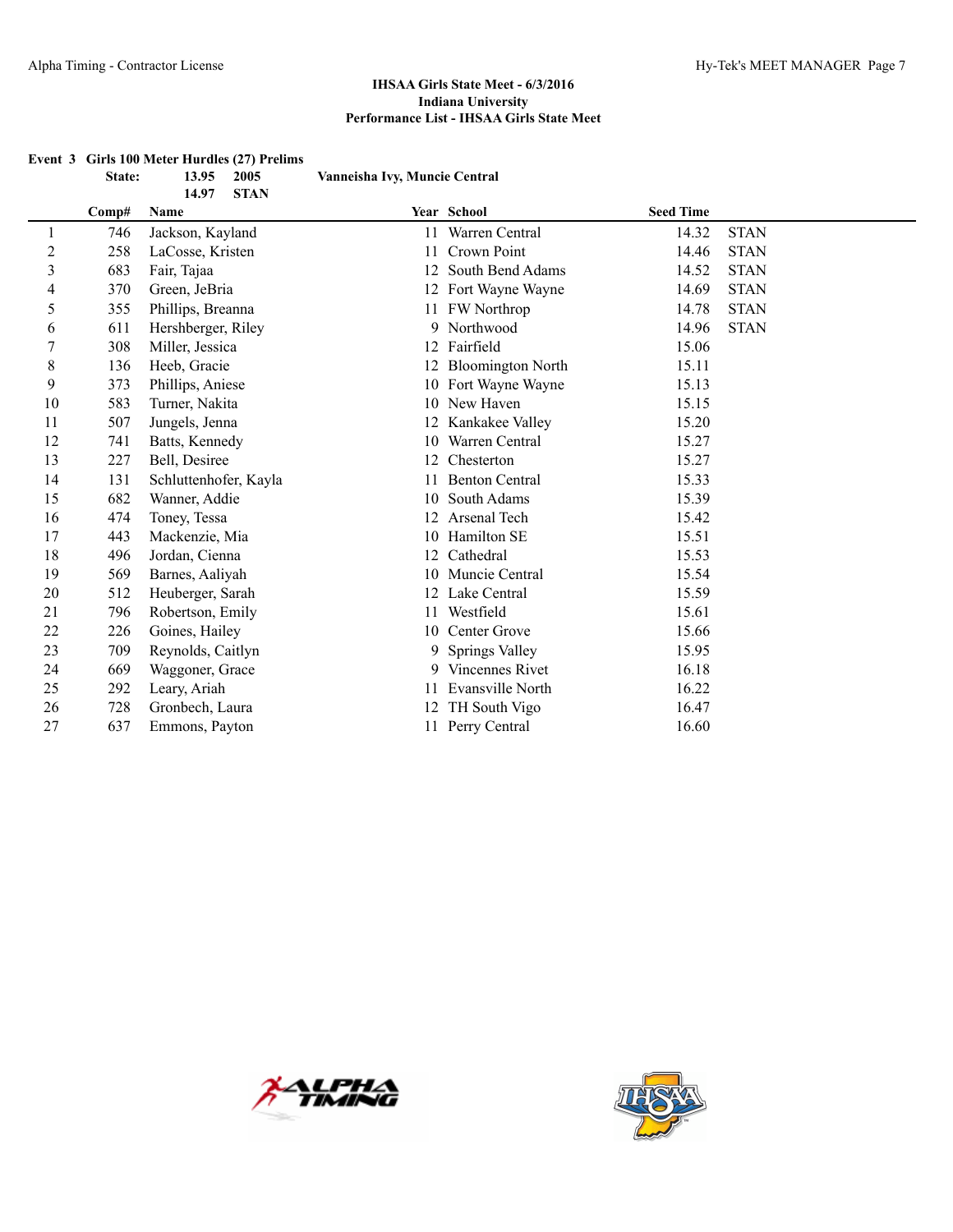|                | State: | 41.36<br>2014                | <b>Symone Black, FW Concordia</b> |                         |                  |             |
|----------------|--------|------------------------------|-----------------------------------|-------------------------|------------------|-------------|
|                | Comp#  | 45.11<br><b>STAN</b><br>Name |                                   | Year School             | <b>Seed Time</b> |             |
| 1              | 261    | Coy, Addison                 | 11                                | <b>Culver Academies</b> | 43.93            | <b>STAN</b> |
| $\overline{c}$ | 258    | LaCosse, Kristen             |                                   | 11 Crown Point          | 44.61            | <b>STAN</b> |
| 3              | 769    | Deryn, Alex                  | 11                                | West Lafayette          | 44.80            | <b>STAN</b> |
| 4              | 810    | Robinson, Ella               |                                   | 9 Zionsville            | 44.83            | <b>STAN</b> |
| 5              | 136    | Heeb, Gracie                 |                                   | 12 Bloomington North    | 45.03            | <b>STAN</b> |
| 6              | 474    | Toney, Tessa                 |                                   | 12 Arsenal Tech         | 45.08            | <b>STAN</b> |
| 7              | 443    | Mackenzie, Mia               |                                   | 10 Hamilton SE          | 45.16            |             |
| 8              | 353    | Muhammad, Kyara              |                                   | 11 FW Northrop          | 45.50            |             |
| 9              | 365    | Houston, KiMaya              | 11                                | FW South Side           | 45.71            |             |
| 10             | 802    | Rapp, Hannah                 |                                   | 10 Yorktown             | 45.74            |             |
| 11             | 222    | Wilkins, Carly               |                                   | 12 Carroll FW           | 45.80            |             |
| 12             | 197    | Cowen, Jessi                 |                                   | 11 Carmel               | 45.84            |             |
| 13             | 709    | Reynolds, Caitlyn            |                                   | 9 Springs Valley        | 45.98            |             |
| 14             | 660    | Woodford, Saige              |                                   | 11 Plainfield           | 46.01            |             |
| 15             | 611    | Hershberger, Riley           |                                   | 9 Northwood             | 46.10            |             |
| 16             | 529    | Jennings, Candace            |                                   | 10 Lawrence Central     | 46.10            |             |
| 17             | 741    | Batts, Kennedy               |                                   | 10 Warren Central       | 46.11            |             |
| 18             | 507    | Jungels, Jenna               |                                   | 12 Kankakee Valley      | 46.22            |             |
| 19             | 512    | Heuberger, Sarah             |                                   | 12 Lake Central         | 46.27            |             |
| 20             | 528    | Tuerff, Riley                |                                   | 9 LaPorte               | 46.33            |             |
| 21             | 622    | Darr, Megan                  |                                   | 11 Penn                 | 46.48            |             |
| 22             | 332    | Cox, Corinne                 |                                   | 10 Floyd Central        | 46.77            |             |
| 23             | 746    | Jackson, Kayland             | 11                                | Warren Central          | 47.13            |             |
| 24             | 782    | Bowden, Alathia              |                                   | 12 West Vigo            | 47.19            |             |
| 25             | 581    | Eze, Ucheoma                 |                                   | 12 New Albany           | 47.34            |             |
| 26             | 331    | Cox, Carmen                  |                                   | Floyd Central           | 47.51            |             |
| 27             | 388    | Parramore, Ally              |                                   | 11 Franklin Community   | 47.74            |             |

# **Event 8 Girls 300 Meter Hurdles (27)**



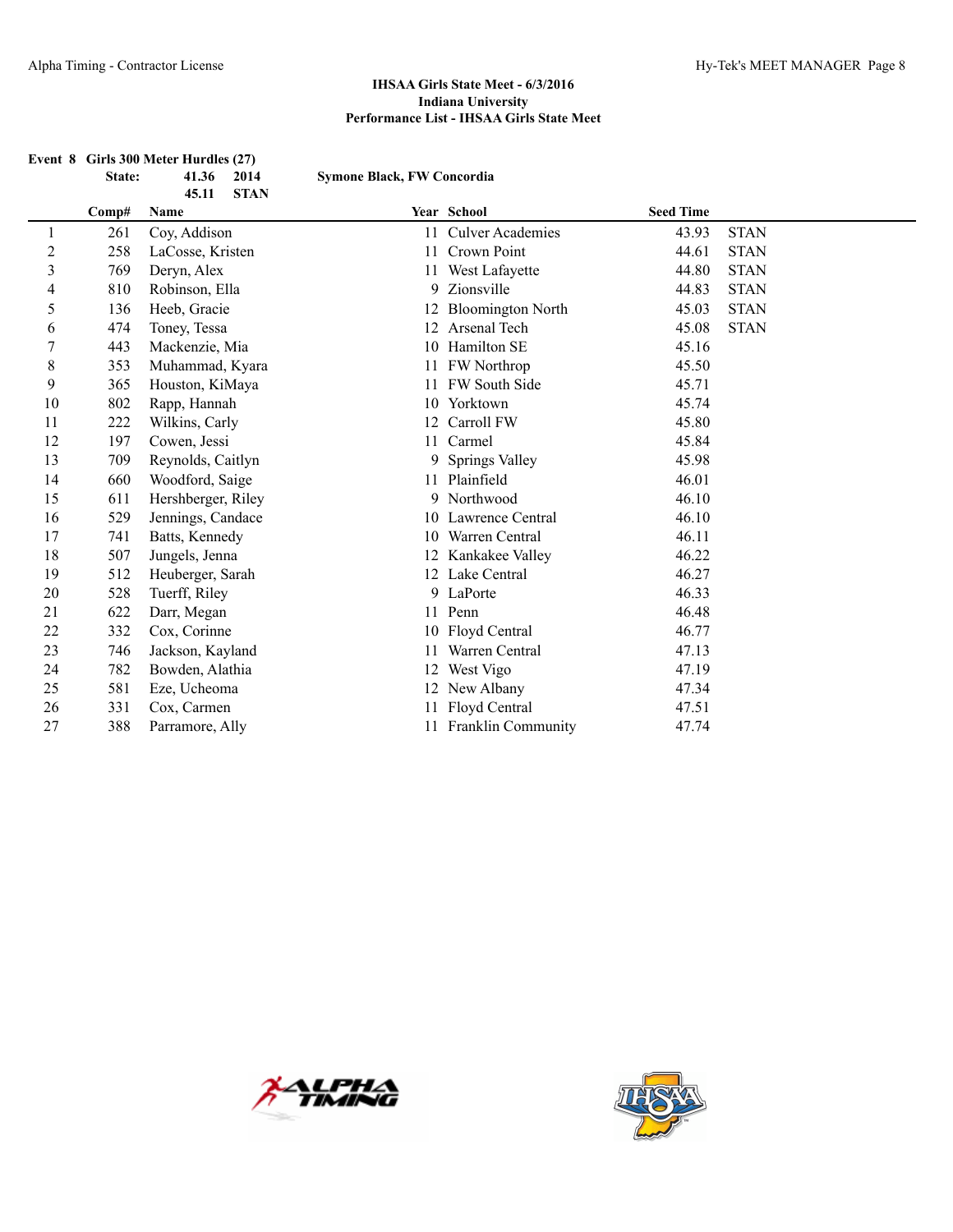**Event 6 Girls 4x100 Meter Relay (27)**

**State: 45.75 2003 Ft Wayne Northrup**

| 48.46 | <b>STAN</b> |
|-------|-------------|
|       |             |

| <b>Adams, Rox, Carr, Robinson</b> |  |  |
|-----------------------------------|--|--|
|-----------------------------------|--|--|

|    | Comp#<br><b>Team</b>           |                                | Relay                           | <b>Seed Time</b>             |
|----|--------------------------------|--------------------------------|---------------------------------|------------------------------|
| 1  | Warren Central                 |                                | $\mathbf{A}$                    | 46.97<br><b>STAN</b>         |
|    | 1) 740 Baker, Ashley 11        | 2) 742 Byrdsong, Bryeana 12    | 3) 743 Covington, Mikeisha 9    | 4) 745 Hoosier, Prommyse 9   |
|    | 5) 741 Batts, Kennedy 10       | 6) 746 Jackson, Kayland 11     | 7) 747 Johnson, Dejah 11        | 8) 750 Webster, Dasia 12     |
| 2  | Ben Davis                      |                                | A                               | 47.40<br><b>STAN</b>         |
|    | 1) 126 Jones, Di'Aira 10       | 2) 129 Woodson, Ravon 12       | 3) 123 Brown, Sheniya 10        | 4) 127 Simmons, Kyara 11     |
|    | 5) 125 Collier, Dajia 12       | 6) 124 Campbell, Ralen 11      |                                 |                              |
| 3  | Hamilton Southeastern          |                                | A                               | <b>STAN</b><br>47.61         |
|    | 1) 437 Christopher, Camille 10 | 2) 436 Brooks-Edson, Jada 10   | 3) 443 Mackenzie, Mia 10        | 4) 445 McKinney, Deneen 12   |
|    | 5) 440 Jenkins, Alexa 12       | 6) 447 Perry, Angela 10        | 7) 448 Perry, Ashley 12         | 8) 449 Sydnor, Tierra 9      |
| 4  | Fishers                        |                                | A                               | 47.71<br><b>STAN</b>         |
|    | 1) 311 Banks, Brooklyn 12      | 2) 312 Carver, Paris 11        | 3) 314 Crose, Kayla 11          | 4) 318 Harrison, Danielle 11 |
|    | 5) 317 Grace, Toni 10          | 6) 316 Garberding, Veronica 11 | 7) 321 Lewis, Lauren 12         | 8) 323 Noble, Arianna 11     |
| 5  | Pike                           |                                | A                               | 48.19<br><b>STAN</b>         |
|    | 1) 644 Agnew, Terrizha 9       | 2) 652 Ross, Jailyn 9          | 3) 656 Wright, Mikayla 11       | 4) 645 Brown, Sandra 12      |
|    | 5) 654 Webster, Laniya 9       | 6) 650 Martin, Sydney 11       |                                 |                              |
| 6  | North Central (Indianapolis)   |                                | A                               | <b>STAN</b><br>48.40         |
|    | 1) 599 Carson, Jasmine 10      | 2) 607 Robinson, Alyssa 9      | 3) 606 Miles, Amani 11          | 4) 600 Flemings, Amoni 12    |
|    | 5) 604 Jones, Courtney 11      | 6) 602 Gibson, Raven 12        | 7) 603 Holland, Jada 11         | 8) 609 Stapleton, Dezi 10    |
| 7  | <b>Brebeuf Jesuit</b>          |                                | A                               | 48.50                        |
|    | 1) 188 Smith, Jordan 10        | 2) 181 Anderson, Yasmine 10    | 3) 185 McDuffie, Devin 12       | 4) 182 Ezell, Alex 9         |
|    | 5) 183 Gray, Taylor 9          | 6) 187 Sakai, Alex 10          | 7) 184 Killebrew, Semira 9      | 8) 189 Sublett, Jacquelyn 11 |
| 8  | <b>Bloomington South</b>       |                                | A                               | 48.54                        |
|    | 1) 159 Kao, Addy 10            | 2) 149 Cummings, Malieka 10    | 3) 146 Bomba, Cydney 12         | 4) 155 Grabowski, Megan 12   |
|    | 5) 151 Ehman, Emily 12         | 6) 157 Hendricks, Senna 10     | 7) 148 Coleman, Amanda 12       | 8) 165 Richards, Ellen 12    |
| 9  | South Bend Adams               |                                | A                               | 48.70                        |
|    | 1) 683 Fair, Tajaa 12          | 2) 687 Mittiga, Catherine 12   | 3) 690 Punch, Ashley 12         | 4) 685 Lottie, Jessiyah 11   |
|    | 5) 689 Perry, Amali 9          | 6) 684 Latender, Ryanna 9      | 7) 691 Smith, Terrianna 9       | 8) 692 Weatherspoon, Amia 10 |
| 10 | Carmel                         |                                | A                               | 48.77                        |
|    | 1) 200 Dixon, Rachel 12        | 2) 202 Etgen, Cailyn 12        | 3) 204 Hawkins, Elle 11         | 4) 205 Hune, Reagan 9        |
|    | 5) 201 Eastes, Samantha 12     | 6) 207 Markley, Carly 10       | 7) 211 Upton, Josie 10          | 8) 212 Witt, Michelle 12     |
| 11 | Westfield                      |                                | A                               | 48.80                        |
|    | 1) 792 Hubbard, Karen 12       | 2) 793 Knaus, Isabel 12        | 3) 795 Pronschinske, Rebecca 12 | 4) 799 Spears, Sydney 10     |
|    | 5) 790 Evans, Rianna 9         | 6) 791 Golliher, Sarah 11      | 7) 796 Robertson, Emily 11      | 8) 784 Ballard, Erianna 9    |
| 12 | Bowman Academy                 |                                | A                               | 48.94                        |
|    | 1) 177 Scott, Tychina 11       | 2) 175 Davis, Emijah 10        | 3) 180 Williams, Jaylynne 9     | 4) 176 Joesph, Jayala 12     |
|    | 5) 173 Blackwell, Nya 11       | 6) 178 Smith, Asha 12          | 7) 179 Washington, Diamond 9    | 8) 174 Davis, Adari 9        |
| 13 | Avon                           |                                | A                               | 49.01                        |
|    | 1) 104 Centers, Vanessa 10     | 2) 111 Shelton, Stacie 11      | 3) 112 Springer, Daija 9        | 4) 107 Mitchell, Diamond 11  |
|    | 5) 108 Murrell, Cori 10        | 6) 110 Schuster, Brianna 10    | 7) 105 Culbreath, AleJa 9       | 8) 106 Harvey, Jayden 9      |
| 14 | Warsaw Community               |                                | A                               | 49.02                        |
|    | 1) 755 Bellamy, Maygan 9       | 2) 752 Alexander, Samantha 12  | 3) 759 Curtis, Abbi 10          | 4) 766 Rich, Audrey 12       |
|    | 5) 760 Davis, Shunterra 10     | 6) 757 Clampitt, Maykayla 9    |                                 |                              |
| 15 | Chesterton                     |                                | A                               | 49.15                        |
|    | 1) 227 Bell, Desiree 12        | 2) 229 Molnar, Brianna 10      | 3) 231 Tumbas, Emma 11          | 4) 233 Warren, Samantha 12   |
|    | 5) 228 Cade, Sarah 11          | 6) 232 Tumidalsky, Alexa 9     | 7) 230 Smith, Alex 10           | 8) 234 Wilson, Molly 12      |
|    |                                |                                |                                 |                              |
|    |                                | ХАІ РНА                        |                                 |                              |



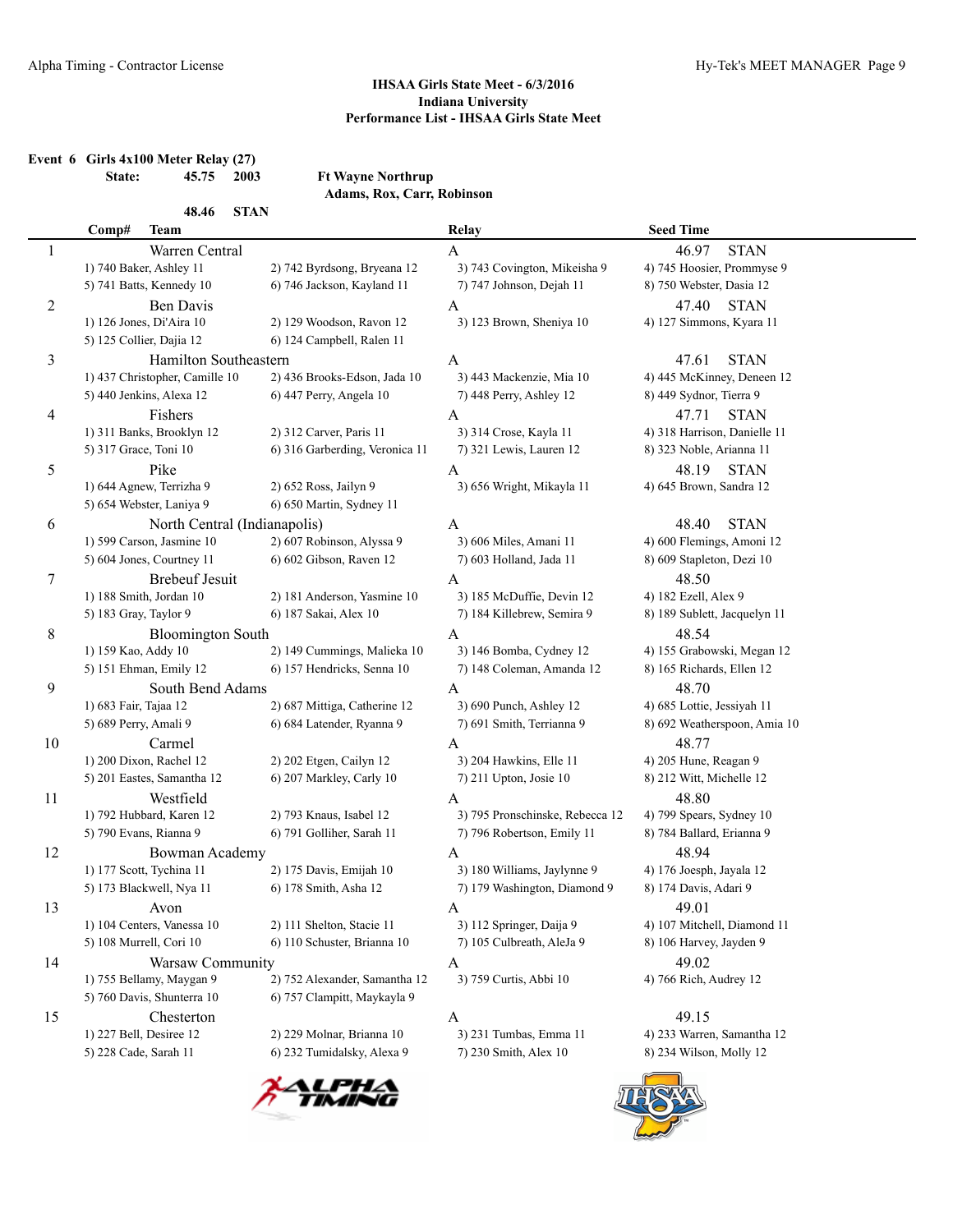

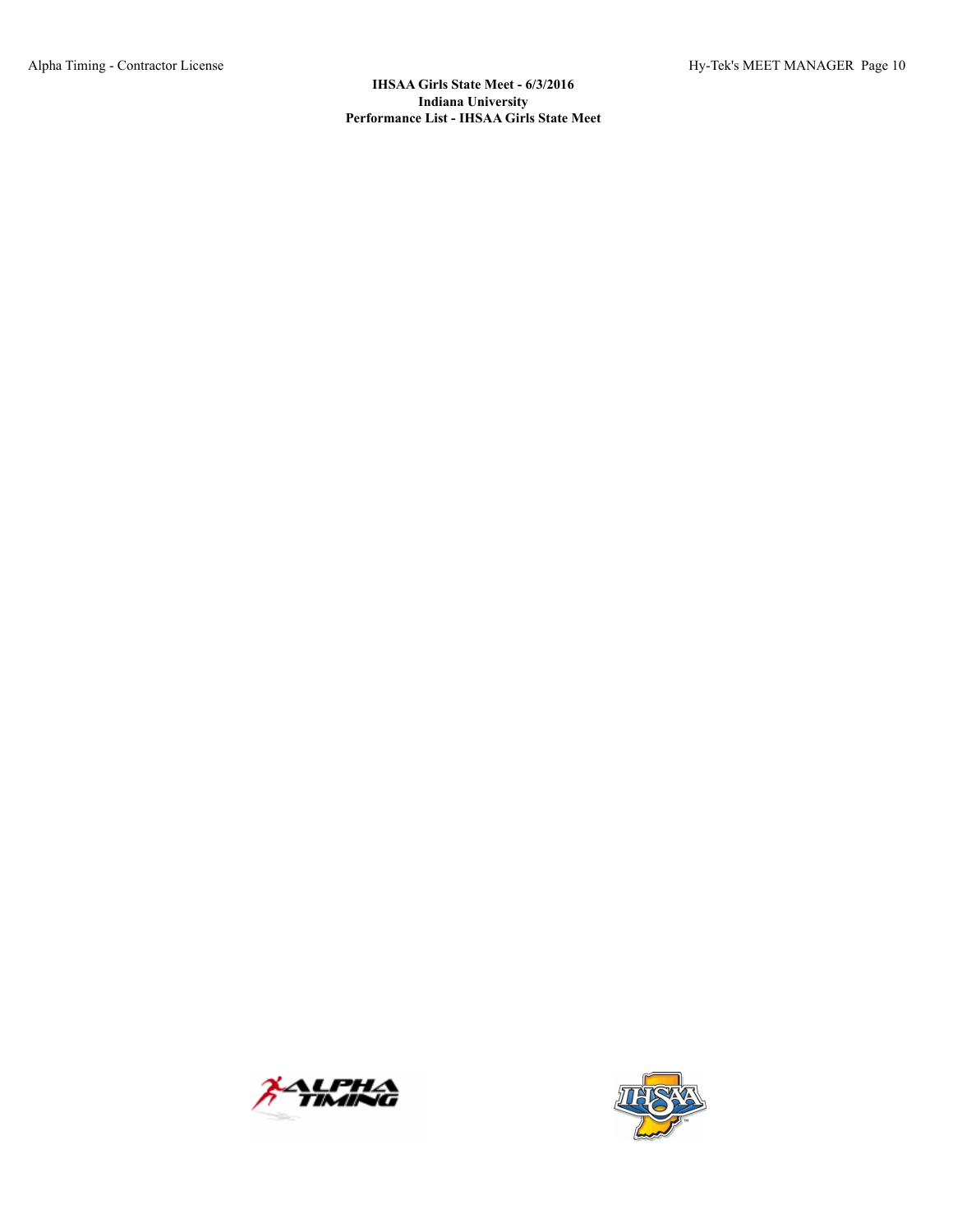# **Event 6 ... (Girls 4x100 Meter Relay (27))**

|    | Comp#<br><b>Team</b>          |                             | <b>Relay</b>                 | <b>Seed Time</b>             |  |
|----|-------------------------------|-----------------------------|------------------------------|------------------------------|--|
| 16 | Fairfield                     |                             | $\mathbf{A}$                 | 49.20                        |  |
|    | 1) 309 Miller, Riley 12       | 2) 310 Sceniak, Winifred 11 | 3) 304 Armbruster, Chloe 12  | 4) 308 Miller, Jessica 12    |  |
|    | 5) 307 Lau, Cierra 11         | 6) 305 Elledge, Olivia 9    |                              |                              |  |
| 17 | Fort Wayne South Side         |                             | A                            | 49.26                        |  |
|    | 1) 359 Andrews, Tracey 12     | 2) 360 Bennett, Robyn 9     | 3) 361 Derrick, Kiera 10     | 4) 362 Govan, Makilah 9      |  |
|    | 5) 363 Harvin, Aniya 9        | 6) 364 Hinton, Danielle 10  | 7) 366 Jackson, LeAundra 11  | 8) 367 Rise, Lontrice 12     |  |
| 18 | Fort Wayne Wayne              |                             | $\mathbf{A}$                 | 49.41                        |  |
|    | 1) 368 Bieber, Kristin 11     | 2) 369 Chapman, Anah 9      | 3) 370 Green, JeBria 12      | 4) 371 Grubbs, Jada 10       |  |
|    | 5) 372 Mabson, Indigo 9       | 6) 373 Phillips, Aniese 10  |                              |                              |  |
| 19 | Gary West Side                |                             | A                            | 49.43                        |  |
|    | 1) 390 Evans, Dana 11         | 2) 397 Williams, Najae 11   | 3) 392 Holloway, Amber 12    | 4) 394 Miller, Chynna 12     |  |
|    | 5) 395 Parks, Michaela 11     | 6) 391 Hardy, Jasmyn 9      |                              |                              |  |
| 20 | Homestead                     |                             | $\mathbf{A}$                 | 49.73                        |  |
|    | 1) 462 Couch, Alyssa 10       | 2) 469 Torrez, Natalia 11   | 3) 463 Gealy, Kara 9         | 4) 464 LaBelle, Jordan 12    |  |
|    | 5) 466 Royal, Saviannah 11    | 6) 471 Wright, Cae'Sarae 12 | 7) 467 Smith, Claire 10      | 8) 465 Lee, Erica 12         |  |
| 21 | Greenwood Community           |                             | $\mathbf{A}$                 | 49.97                        |  |
|    | 1) 425 Anderson, Hanna 10     | 2) 426 Harper, Tori 12      | 3) 428 McClarney, McKenzie 9 | 4) 430 Taft, Jae 12          |  |
|    | 5) 427 Johnson, Janae 9       | 6) 424 Allen, Olivia 9      | 7) 429 Neely, Taylor 11      | 8) 423 Allen, Ashley 10      |  |
| 22 | Springs Valley                |                             | $\mathbf{A}$                 | 50.50                        |  |
|    | 1) 708 Nelson, Alanna 10      | 2) 707 Munroe, Sherine 12   | 3) 709 Reynolds, Caitlyn 9   | 4) 706 Francis, Shenay 12    |  |
|    | 5) 710 Roach, Bryanna 9       |                             |                              |                              |  |
| 23 | Evansville Central            |                             | A                            | 50.59                        |  |
|    | 1) 277 Coates, Jessica 11     | 2) 278 Dardeen, Alyssa 10   | 3) 280 Hodges, Errin 10      | 4) 279 Haywood, Hya 9        |  |
|    | 5) 283 Williams, Maddie 9     |                             |                              |                              |  |
| 24 | Roncalli                      |                             | $\mathbf{A}$                 | 50.74                        |  |
|    | 1) 673 Clarke, Morgan 11      | 2) 675 O'Connor, Kasey 9    | 3) 677 Saylor, Paige 11      | 4) 670 Asher, Josie 11       |  |
|    | 5) 671 Bauer, Anna 9          | 6) 676 Richardson, Annie 12 | 7) 678 Schultheis, Carlie 9  | 8) 674 Lawrie, Anna Marie 11 |  |
| 25 | Evansville Harrison           |                             | $\mathbf{A}$                 | 50.75                        |  |
|    | 1) 290 Warfield, Monique 10   | 2) 285 Barker, Alexa 11     | 3) 286 Grose, Chelsea 12     | 4) 287 Hamilton, Averie 9    |  |
|    | 5) 288 McGowan, Autumn 10     | 6) 289 Toney, Jordan 10     | 7) 284 Akamine, Miki 11      |                              |  |
| 26 | Mt. Vernon (Posey)            |                             | $\mathbf{A}$                 | 51.12                        |  |
|    | 1) 564 Bourne, Courtney 9     | 2) 565 Bush, Savannah 11    | 3) 566 Cole, Cydney 10       | 4) 567 Green, Brooke 11      |  |
|    | 5) 568 Underwood, Ashley 10   |                             |                              |                              |  |
| 27 | Terre Haute North Vigo        |                             | A                            | 51.13                        |  |
|    | 1) 726 Williams, Stephanie 11 | 2) 711 Bullard, Hannah      | 3) 713 Clark, Jamesha        | 4) 724 Stigall, Keeliegh 12  |  |
|    | 5) 722 Saliji, Sara 9         | 6) 723 Staub, Laurel 9      | 7) 718 Parks, Jaylyn 9       | 8) 715 Ellerbe, Keara 9      |  |
|    |                               |                             |                              |                              |  |



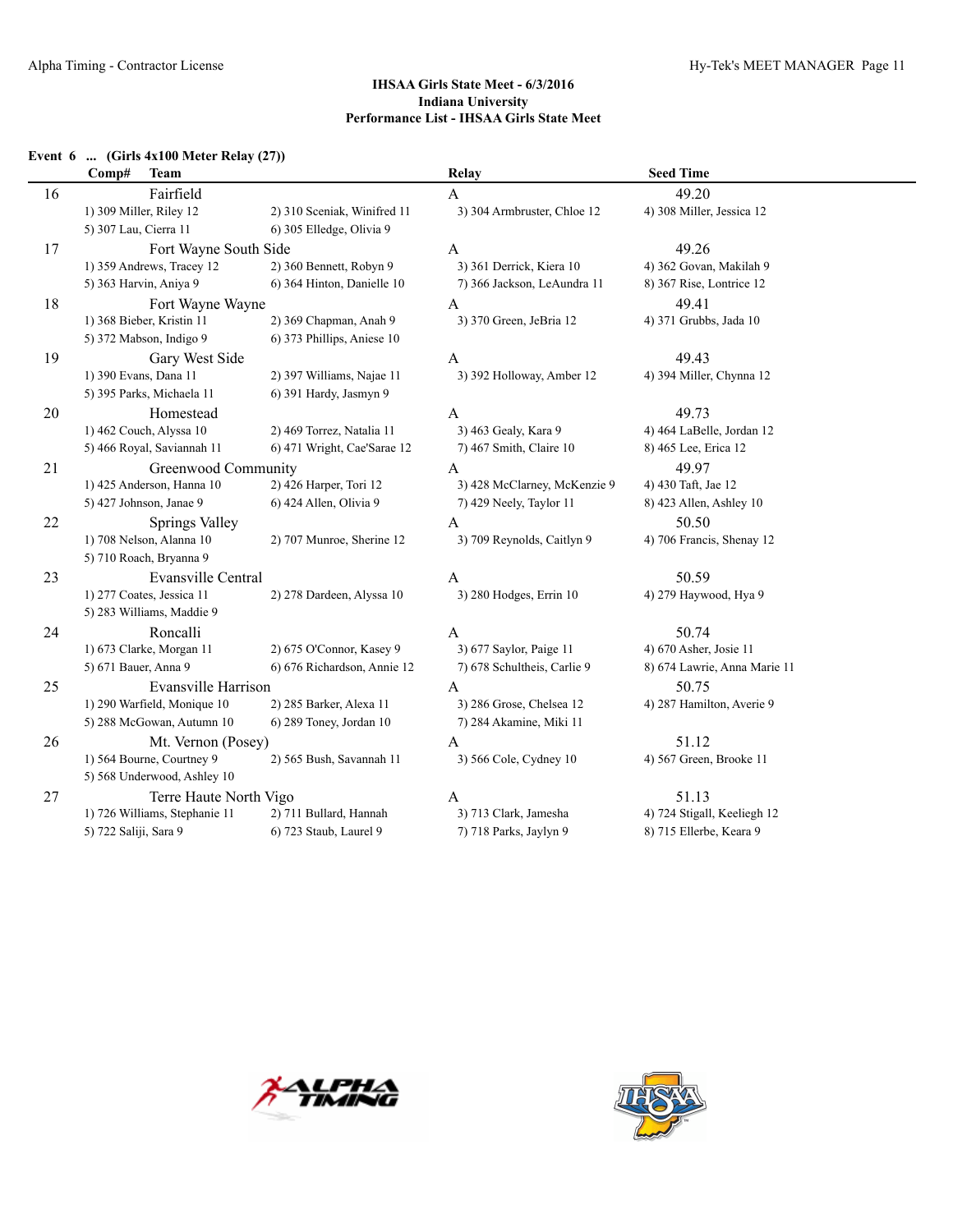**Event 11 Girls 4x400 Meter Relay (27)**

**State: 3:47.37 2011 Lawrence North, Law. North M Brooks, A Franklin, A Spencer, C Miller**

| 3:58.88 | <b>STAN</b> |
|---------|-------------|
|---------|-------------|

| $\sqrt{ }$<br>Comp# | Team | Relay<br>---- | .<br>Seed<br>1 ime |
|---------------------|------|---------------|--------------------|
|                     |      |               |                    |

| $\mathbf{1}$ | Fort Wayne Northrop             |                                                              | A                              | 3:55.32<br><b>STAN</b>         |
|--------------|---------------------------------|--------------------------------------------------------------|--------------------------------|--------------------------------|
|              | 1) 349 Irby, Jo'Deci 9          | 2) 353 Muhammad, Kyara 11                                    | 3) 350 Jones, Aliyah 10        | 4) 355 Phillips, Breanna 11    |
|              | 5) 354 Nguyen, Ivee 12          | 6) 358 Weemes, Cierra 12                                     | 7) 351 Kilby, Nedrah 9         | 8) 352 Kirkwood, Dylan 9       |
| 2            | Pike                            |                                                              | A                              | 3:55.99<br><b>STAN</b>         |
|              | 1) 645 Brown, Sandra 12         | 2) 650 Martin, Sydney 11                                     | 3) 652 Ross, Jailyn 9          | 4) 648 Irby, Lynna 11          |
|              | 5) 646 Diallo, Kadiatou 11      | 6) 647 Greene, Victoria 12                                   | 7) 653 Ross, Jordyn 12         | 8) 654 Webster, Laniya 9       |
| 3            | Fishers                         |                                                              | A                              | 3:56.14<br><b>STAN</b>         |
|              | 1) 312 Carver, Paris 11         | 2) 314 Crose, Kayla 11                                       | 3) 317 Grace, Toni 10          | 4) 318 Harrison, Danielle 11   |
|              | 5) 315 Folta, Katie 9           | 6) 316 Garberding, Veronica 11                               | 7) 320 Lapsley, Kamya 10       | 8) 323 Noble, Arianna 11       |
| 4            | Carmel                          |                                                              | A                              | 3:56.68<br><b>STAN</b>         |
|              | 1) 197 Cowen, Jessi 11          | 2) 200 Dixon, Rachel 12                                      | 3) 205 Hune, Reagan 9          | 4) 210 Scott, Sydney 11        |
|              | 5) 196 Brown, Nevian 11         | 6) 207 Markley, Carly 10                                     | 7) 208 Miller, Samantha 12     | 8) 198 Dalton, Maddie 10       |
| 5            | Zionsville                      |                                                              | A                              | <b>STAN</b><br>3:57.76         |
|              | 1) 804 Ellis, Angelina 11       | 2) 809 Rigg, Sophia 10                                       | 3) 806 Isenbarger, Katie 10    | 4) 810 Robinson, Ella 9        |
|              | 5) 808 Rice, Dariah 12          | 6) 805 Herhusky, Lindsay 11                                  | 7) 807 McCarty, Abby 10        | 8) 811 Romanyk, Madison 10     |
| 6            | Warren Central                  |                                                              | A                              | <b>STAN</b><br>3:57.80         |
|              | 1) 740 Baker, Ashley 11         | 2) 742 Byrdsong, Bryeana 12                                  | 3) 747 Johnson, Dejah 11       | 4) 748 Tyler, Tiler 11         |
|              | 5) 744 Hammons, Mya 9           | 6) 741 Batts, Kennedy 10                                     | 7) 743 Covington, Mikeisha 9   | 8) 749 Waites, Keytorria 11    |
| 7            | Indianapolis Bishop Chatard     |                                                              | A                              | 3:57.89<br><b>STAN</b>         |
|              | 1) 477 Chapman, Erin 12         | 2) 475 Barnes, Beth 9                                        | 3) 479 Dietrick, Katie 9       | 4) 478 Coan, Rebecca 12        |
|              | 5) 480 Ernst, Teresa 12         | 6) 481 Hamilton-Ragsdale, Sydney 97) 483 Jacquay, Delaney 11 |                                | 8) 487 Reed, Sophia 10         |
| 8            | North Central (Indianapolis)    |                                                              | A                              | 3:57.98<br><b>STAN</b>         |
|              | 1) 602 Gibson, Raven 12         | 2) 599 Carson, Jasmine 10                                    | 3) 606 Miles, Amani 11         | 4) 604 Jones, Courtney 11      |
|              | 5) 605 Lehman, Alicia 10        | 6) 598 Baiyee, Shelene 12                                    | 7) 608 Robinson, Paige 11      | 8) 607 Robinson, Alyssa 9      |
| 9            | Homestead                       |                                                              | A                              | 3:58.49<br><b>STAN</b>         |
|              | 1) 463 Gealy, Kara 9            | $2)$ 467 Smith, Claire 10                                    | 3) 469 Torrez, Natalia 11      | 4) 461 Bultemeyer, Evonne 11   |
|              | 5) 465 Lee, Erica 12            | 6) 470 Walther, Grace 12                                     | 7) 468 Swing, Haley 9          | 8) 460 Buck, Sophia 9          |
| 10           | Warsaw Community                |                                                              | A                              | 3:58.58<br><b>STAN</b>         |
|              | 1) 755 Bellamy, Maygan 9        | 2) 754 Beckham, Remi 9                                       | 3) 752 Alexander, Samantha 12  | 4) 766 Rich, Audrey 12         |
|              | 5) 763 Kehler, Caitlin 9        | 6) 765 Rhodes, Brooke 12                                     | 7) 761 Dawson, Hannah 12       | 8) 767 Sanchez Viljil, Angie 9 |
| 11           | Crown Point                     |                                                              | A                              | 3:58.87<br><b>STAN</b>         |
|              | 1) 254 Casbon, Kate 12          | 2) 260 Wahlberg, Alyex 11                                    | 3) 256 Grady, Paytn 10         | 4) 258 LaCosse, Kristen 11     |
|              | 5) 259 Macintyre, Kirsten 9     | 6) 255 Darnell, Chloe 11                                     |                                |                                |
| 12           | Gary West Side                  |                                                              | A                              | 3:59.88                        |
|              | 1) 393 Kirskey, Heaven 12       | 2) 397 Williams, Najae 11                                    | 3) 394 Miller, Chynna 12       | 4) 389 Christian, Antonise 11  |
|              | 5) 396 Taylor, Kayla 11         | 6) 395 Parks, Michaela 11                                    |                                |                                |
| 13           | Noblesville                     |                                                              |                                | 3:59.98                        |
|              | 1) 586 Anderson, Maria 9        | 2) 589 Helsloot, Madie 12                                    | A<br>3) 592 Little, Abigail 10 | 4) 597 Walter, Lillian         |
|              | 5) 588 Dombroski, Kat 11        | 6) 594 Sharples-Gordon, Susanna 11 7) 593 Perry, Hannah 11   |                                | 8) 590 Herman, Abby 11         |
|              | Westfield                       |                                                              |                                | 4:00.04                        |
| 14           | 1) 786 Brown, Gabby 11          | 2) 793 Knaus, Isabel 12                                      | A<br>3) 794 Leahy, Devon 12    | 4) 796 Robertson, Emily 11     |
|              | 5) 795 Pronschinske, Rebecca 12 | 6) 792 Hubbard, Karen 12                                     | 7) 798 Smith, Madison 10       | 8) 799 Spears, Sydney 10       |
|              | Hamilton Southeastern           |                                                              |                                | 4:01.00                        |
| 15           | 1) 433 Andritsch, Grace 12      | 2) 444 Mager, Ashley 12                                      | A<br>3) 449 Sydnor, Tierra 9   | 4) 434 Bippus, Sabrina 11      |
|              | 5) 448 Perry, Ashley 12         | 6) 450 Weldy, Kaitlyn 9                                      | 7) 437 Christopher, Camille 10 | 8) 439 Jacquay, Savannah 12    |
|              |                                 |                                                              |                                |                                |



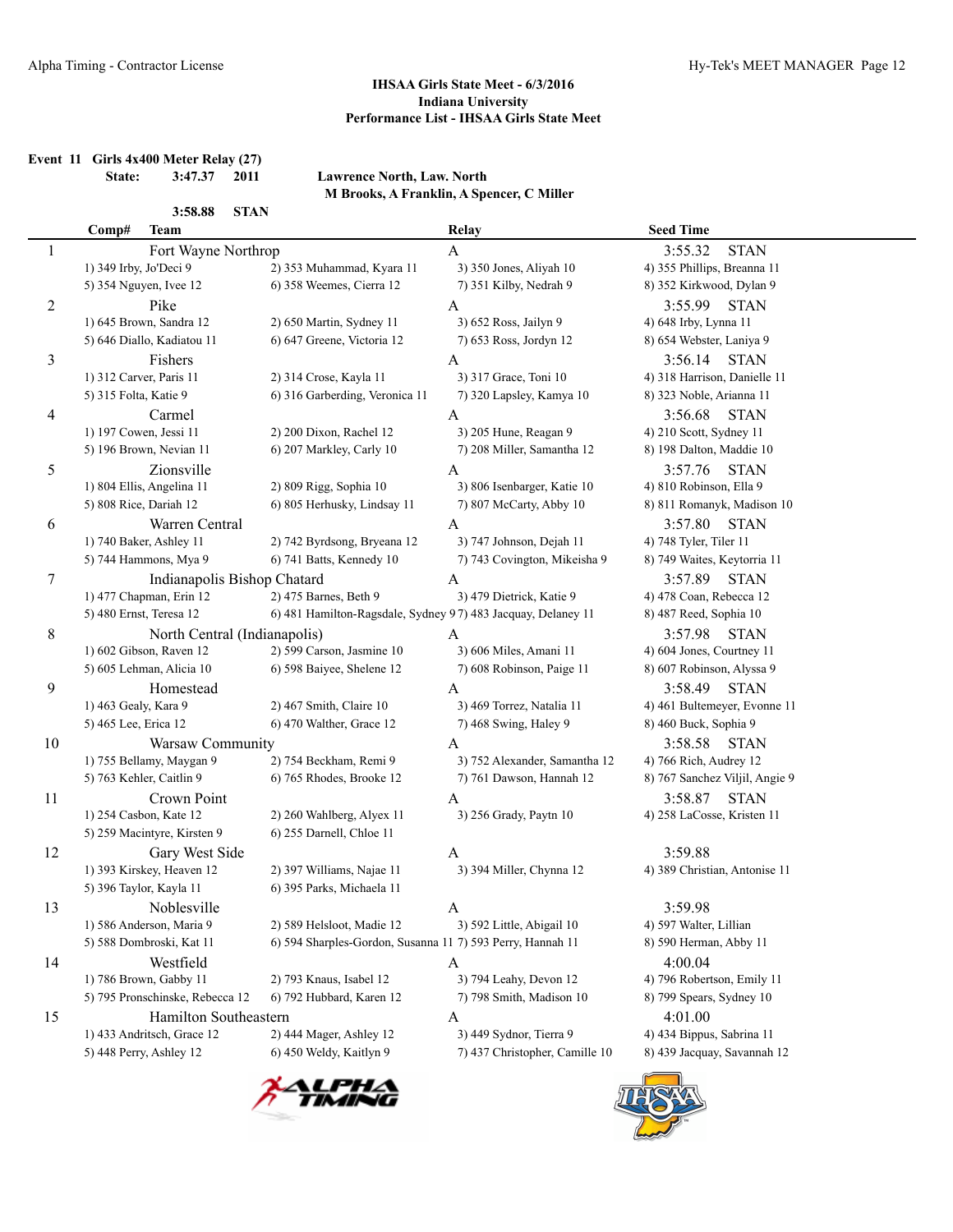

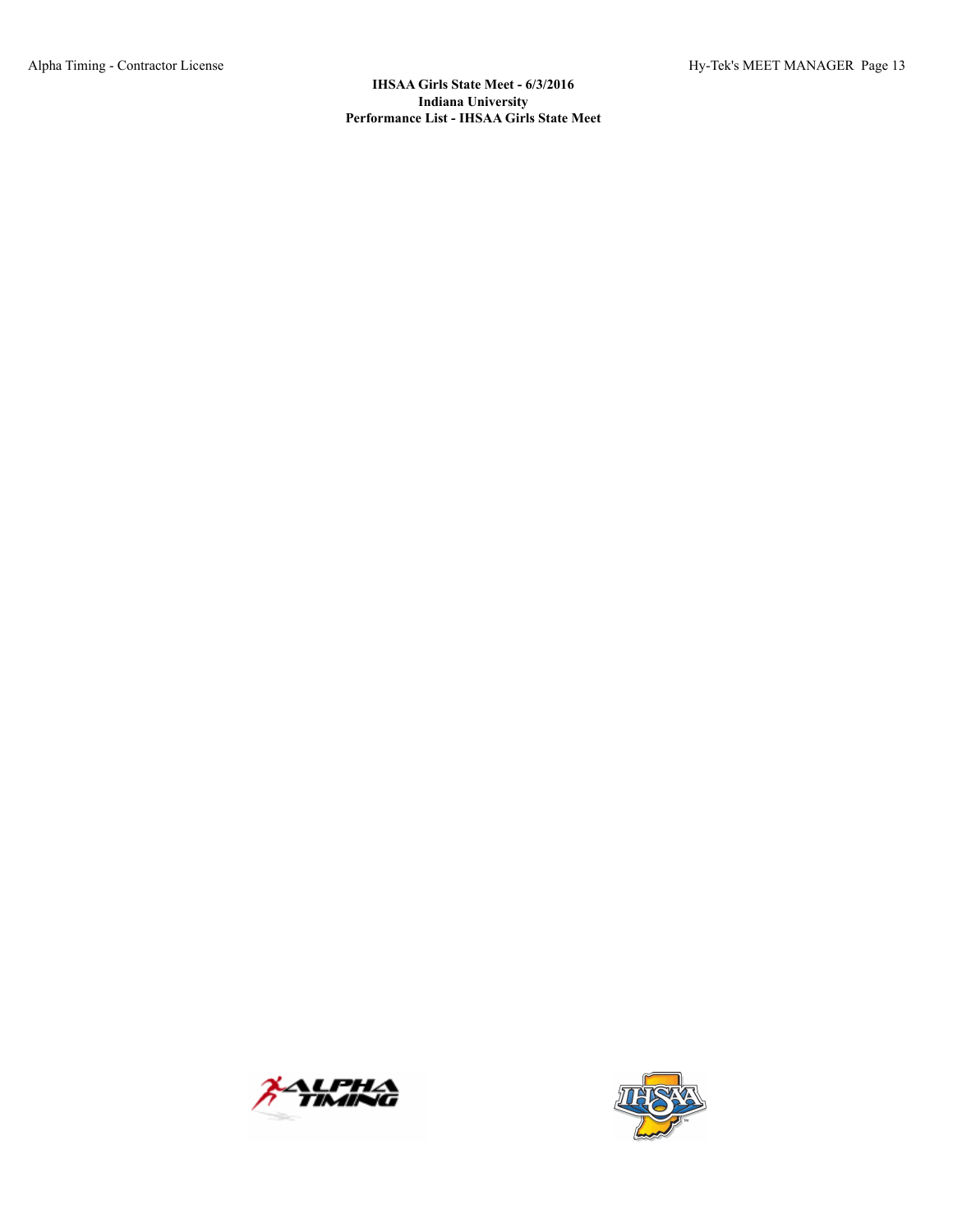# **Event 11 ... (Girls 4x400 Meter Relay (27))**

|    | Comp#<br><b>Team</b>                                        |                             | <b>Relay</b>                 | <b>Seed Time</b>            |  |
|----|-------------------------------------------------------------|-----------------------------|------------------------------|-----------------------------|--|
| 16 | South Bend Adams                                            |                             | $\mathbf{A}$                 | 4:01.15                     |  |
|    | 1) 687 Mittiga, Catherine 12                                | 2) 685 Lottie, Jessiyah 11  | 3) 690 Punch, Ashley 12      | 4) 683 Fair, Tajaa 12       |  |
|    | 5) 688 Mwenifumbo, Joselyn 10                               | 6) 686 Mihut, Aly 9         | 7) 691 Smith, Terrianna 9    |                             |  |
| 17 | Penn                                                        |                             | A                            | 4:01.65                     |  |
|    | 1) 632 Pennix, Jemmia 9                                     | 2) 630 Macleod, Ashleigh 11 | 3) 636 Woods, Mikaylah 12    | 4) 631 Mott, Elli 11        |  |
|    | 5) 624 Enygart, Bre 10                                      | 6) 621 Daggy, Emma 11       | 7) 635 Spring, Dani 10       | 8) 623 Daugherty, Lorena 11 |  |
| 18 | Michigan City                                               |                             | A                            | 4:01.99                     |  |
|    | 1) 558 Mclemore, Jasmine 12                                 | 2) 557 McLemore, Asia 10    | 3) 561 Pomeroy, Alexandra 9  | 4) 560 Mussa, Alexis 10     |  |
|    | 5) 559 Miller, Shellaya 10                                  | 6) 556 Davis, Mariam 10     | 7) 555 Biggers, Alexis 11    | 8) 562 Ridle, Rashauna 12   |  |
| 19 | Greenfield-Central                                          |                             | A                            | 4:03.16                     |  |
|    | 1) 411 Cook, Sydney 10                                      | 2) 413 Flora, Amanda 12     | 3) 414 Girolami, Savannah 12 | 4) 419 Polster, Mackenzie 9 |  |
|    | 5) 416 Helgason, Katie 11                                   | 6) 418 Loyal, Hayleigh 11   | 7) 412 Fletcher, Samara 12   | 8) 420 Sexton, Riley 10     |  |
| 20 | <b>Evansville Reitz Memorial</b>                            |                             | $\mathbf{A}$                 | 4:03.38                     |  |
|    | 1) 296 Hooper, Ah'tahja 9                                   | 2) 298 Mulzer, Mallory 12   | 3) 300 Sievern, Claire 9     | 4) 303 Warren, Presley 10   |  |
|    | 5) 295 Felker, Seve 9                                       | 6) 293 Delancey, Rachel 9   | 7) 302 Tharp, Meg 11         | 8) 297 Kalna, Olivia 9      |  |
| 21 | Fort Wayne Bishop Dwenger                                   |                             | A                            | 4:04.32                     |  |
|    | 1) 342 Brelage, Abby 11                                     | 2) 344 Gibson, Rachel 12    | 3) 345 Newell, Stephanie 10  | 4) 343 Gerbers, Allison 10  |  |
|    | 5) 346 Weldon, Samantha 10                                  | 6) 347 Wilson, Vanessa 10   |                              |                             |  |
| 22 | Floyd Central                                               |                             | A                            | 4:04.94                     |  |
|    | 1) 329 Barba, Faith 10                                      | 2) 332 Cox, Corinne 10      | 3) 331 Cox, Carmen 11        | 4) 334 Fifer, Zoe 10        |  |
|    | 5) 335 Fitzgerald, Gracie 11                                |                             |                              |                             |  |
| 23 | Franklin Central                                            |                             | A                            | 4:05.56                     |  |
|    | 1) 377 Day, Madison 10                                      | 2) 378 Hoover, Kaylor 11    | 3) 382 Reedus, Jada 9        | 4) 384 Talhelm, Brooke 12   |  |
|    | 5) 381 Mitchell, Chessa 11                                  | 6) 379 Jackson, Adrienne 12 | 7) 383 Rush, Rachel 9        | 8) 380 Miller, Grace 9      |  |
| 24 | Evansville Central                                          |                             | A                            | 4:06.45                     |  |
|    | 1) 276 Brown, Emma 10                                       | 2) 277 Coates, Jessica 11   | 3) 280 Hodges, Errin 10      | 4) 281 Lamberson, Kaleigh 9 |  |
|    | 5) 278 Dardeen, Alyssa 10                                   | 6) 279 Haywood, Hya 9       |                              |                             |  |
| 25 | Jeffersonville                                              |                             | A                            | 4:06.77                     |  |
|    | 1) 500 Lacy, Hailey 12                                      | 2) 501 Tate, Callista 9     | 3) 502 Williams, Asia 12     | 4) 499 Henry, Jhala 11      |  |
|    | 5) 497 Clay, Evelynn 10                                     | 6) 498 Daugharty, Amirah 10 | 7) 503 Young, Kerrigan 12    |                             |  |
| 26 | <b>Bloomington South</b>                                    |                             | A                            | 4:06.97                     |  |
|    | 1) 157 Hendricks, Senna 10                                  | 2) 146 Bomba, Cydney 12     | 3) 160 Lien, Camryn 11       | 4) 165 Richards, Ellen 12   |  |
|    | 5) 156 Gummere, Hope 9                                      | 6) 155 Grabowski, Megan 12  | 7) 145 Beathea, Sarah 10     | 8) 144 Abram, Breanna 12    |  |
| 27 | Greencastle                                                 |                             | A                            | 4:09.81                     |  |
|    | 1) 404 Lemier-Maurichitch, Rose 12 2) 409 White, Allison 12 |                             | 3) 406 Shuee, Bailey 9       | 4) 407 Stoffregen, Seelye 9 |  |
|    | 5) 405 Romer, Corrie 12                                     | 6) 408 Thomas, Erin 9       | 7) 403 Barker, Aubrey 9      | 8) 410 Wilson, Emma 9       |  |
|    |                                                             |                             |                              |                             |  |



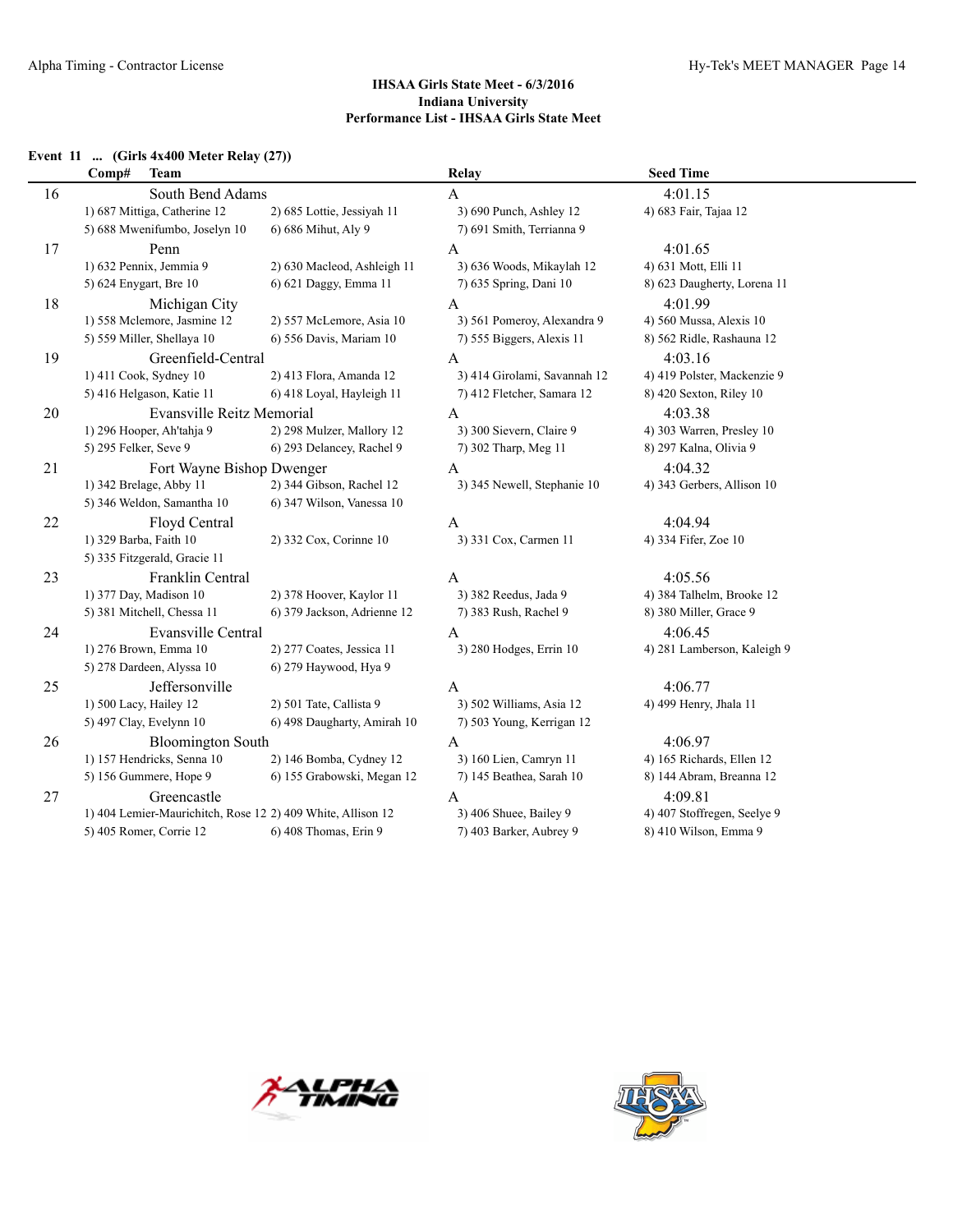**Event 1 Girls 4x800 Meter Relay (27)**

**State: 8:53.74 2013 Eastern Greentown, Eastern Greentown J Sprinkles, S Wagner, B Neeley, B Neeley**

#### **Comp# Team Relay Seed Time**

| 1              | Westfield                        |                                 | A                            | <b>STAN</b><br>9:21.03              |
|----------------|----------------------------------|---------------------------------|------------------------------|-------------------------------------|
|                | 1) 783 Bailey, Lauren 11         | 2) 786 Brown, Gabby 11          | 3) 789 Dilick, Gabby 10      | 4) 794 Leahy, Devon 12              |
|                | 5) 785 Becker, Ali 10            | 6) 788 Cronin, Elizabeth 12     | 7) 797 Ruggles, Molly 10     | 8) 798 Smith, Madison 10            |
| $\overline{2}$ | Penn                             |                                 | A                            | 9:21.90<br><b>STAN</b>              |
|                | 1) 623 Daugherty, Lorena 11      | 2) 628 Jankowski, Emma 11       | 3) 631 Mott, Elli 11         | 4) 630 Macleod, Ashleigh 11         |
|                | 5) 629 Loughran, Anne 9          | 6) 634 Selis, Hannah 11         | 7) 627 Jankowski, Ellie 9    | 8) 635 Spring, Dani 10              |
| 3              | LaPorte                          |                                 | A                            | 9:23.70<br><b>STAN</b>              |
|                | 1) 526 Shuble, Katerina 10       | 2) 523 Pickford, Catharine 11   | 3) 524 Riehle, Shelby 9      | 4) 525 Schoof, Kailee 12            |
|                | 5) 522 Noll, Jenny 10            | 6) 519 Dickman, Courtney 11     | 7) 520 Didion, Marie 12      | 8) 527 Troy, Maureen 10             |
| 4              | Noblesville                      |                                 | $\mathbf{A}$                 | 9:27.37<br><b>STAN</b>              |
|                | 1) 586 Anderson, Maria 9         | 2) 588 Dombroski, Kat 11        | 3) 592 Little, Abigail 10    | 4) 594 Sharples-Gordon, Susanna 11  |
|                | 5) 591 Klinker, Abbie 11         | 6) 587 Deal, Aubrie 9           | 7) 589 Helsloot, Madie 12    | 8) 595 Swart, Aubrey 9              |
| 5              | Carroll (Fort Wayne)             |                                 | A                            | 9:27.44<br><b>STAN</b>              |
|                | 1) 214 Falater, Maggie 10        | 2) 220 Metzger, Leah 10         | 3) 215 Fruchey, Madison 12   | 4) 217 Green, Abby 9                |
|                | 5) 219 Hathaway, Megan 9         | 6) 213 Ellingson, Kathleen 9    | 7) 216 Geiger, Calista 9     | 8) 221 Thomas, Allison 11           |
|                | Fishers                          |                                 | A                            | 9:28.17                             |
| 6              | 1) 320 Lapsley, Kamya 10         | 2) 325 Rogers, Liz 10           | 3) 326 Scanlon, Hope 12      | 4) 328 Wai, Miya 9                  |
|                | 5) 319 Kirk, Lorinda 12          | 6) 313 Celentano, Abby 10       | 7) 327 Thomas, Haley 10      | 8) 324 O'Leary, Corinne 10          |
|                |                                  |                                 |                              |                                     |
| 7              | Lawrence North                   |                                 | A                            | 9:28.60<br>4) 537 Riding, Shania 11 |
|                | 1) 536 Matsuoka, Laura 12        | 2) 531 Carson, Jean 11          | 3) 533 Dean, Grace 9         |                                     |
|                | 5) 535 Loughery, Maddie 10       | 6) 530 Allen, Kayla 11          | 7) 534 Grider, Gabby 9       |                                     |
| 8              | <b>Evansville Reitz Memorial</b> |                                 | A                            | 9:28.81                             |
|                | 1) 295 Felker, Seve 9            | 2) 298 Mulzer, Mallory 12       | 3) 300 Sievern, Claire 9     | 4) 303 Warren, Presley 10           |
|                | 5) 299 Schopmeyer, Kait 11       | 6) 293 Delancey, Rachel 9       | 7) 294 Elpers, Carlie 10     |                                     |
| 9              | Pendleton Heights                |                                 | A                            | 9:29.14                             |
|                | 1) 615 Buck, Alex 12             | 2) 617 Magers, Christina 10     | 3) 618 McCarty, Alli 11      | 4) 616 Dudley, Monica 12            |
|                | 5) 613 Baer, Faith 11            | 6) 614 Baer, Grace 10           | 7) 619 Parker, Syd 10        | 8) 620 Wheetley, Lauren 10          |
| 10             | Southport                        |                                 | A                            | 9:29.14                             |
|                | 1) 702 Sharpe, Kayla 10          | 2) 697 Blankenbaker, Heather 11 | 3) 698 Bucker, Delaney 12    | 4) 704 Sullivan, Erin 11            |
|                | 5) 700 Dean, Christy 11          | 6) 701 Owasanya, Ola 12         | 7) 703 Smith, Abigail 9      | 8) 699 Cox, Katie 12                |
| 11             | Indianapolis Bishop Chatard      |                                 | A                            | 9:29.47                             |
|                | 1) 479 Dietrick, Katie 9         | 2) 477 Chapman, Erin 12         | 3) 483 Jacquay, Delaney 11   | 4) 478 Coan, Rebecca 12             |
|                | 5) 476 Behringer, Alyssa 10      | 6) 482 Hedlund, Jenna 12        | 7) 485 Nash, Bridget 10      | 8) 486 O'Brien, Arie 11             |
| 12             | Hamilton Southeastern            |                                 | A                            | 9:30.39                             |
|                | 1) 433 Andritsch, Grace 12       | 2) 438 Eichorst, Elle 12        | 3) 446 Mirro, Madealine 9    | 4) 450 Weldy, Kaitlyn 9             |
|                | 5) 441 Jones, Abigail 10         | 6) 442 Lohman, Abbie 10         | 7) 435 Black, Lulu 9         | 8) 434 Bippus, Sabrina 11           |
| 13             | Bellmont                         |                                 | A                            | 9:31.27                             |
|                | 1) 115 Beery, Bailey 12          | 2) 122 Neher, Mackenzie 10      | 3) 117 Fuelling, Emily 10    | 4) 118 Gunsett, Emily 12            |
|                | 5) 119 Hunter, Grace 9           | $6)$ 116 Fisher, Grace 11       | 7) 120 Meyers, Autum 9       | 8) 121 Mills, Grace 9               |
| 14             | Dekalb                           |                                 | A                            | 9:31.96                             |
|                | 1) 263 Beckmann, Lauren 10       | 2) 266 Schwartz, Tyler 10       | 3) 267 Smith, Aiden 10       | 4) 264 Daniels, Kayla 10            |
|                | 5) 265 McCormick, Krista 12      |                                 |                              |                                     |
| 15             | Warsaw Community                 |                                 | $\mathbf{A}$                 | 9:33.43                             |
|                | 1) 761 Dawson, Hannah 12         | 2) 765 Rhodes, Brooke 12        | 3) 762 Groninger, Dayton 11  | 4) 764 Miller, Allison 11           |
|                | 5) 758 Craig, Anna 11            | 6) 753 Beckham, Mia 10          | 7) 756 Bohnenkamper, Emma 10 | 8) 767 Sanchez Viljil, Angie 9      |



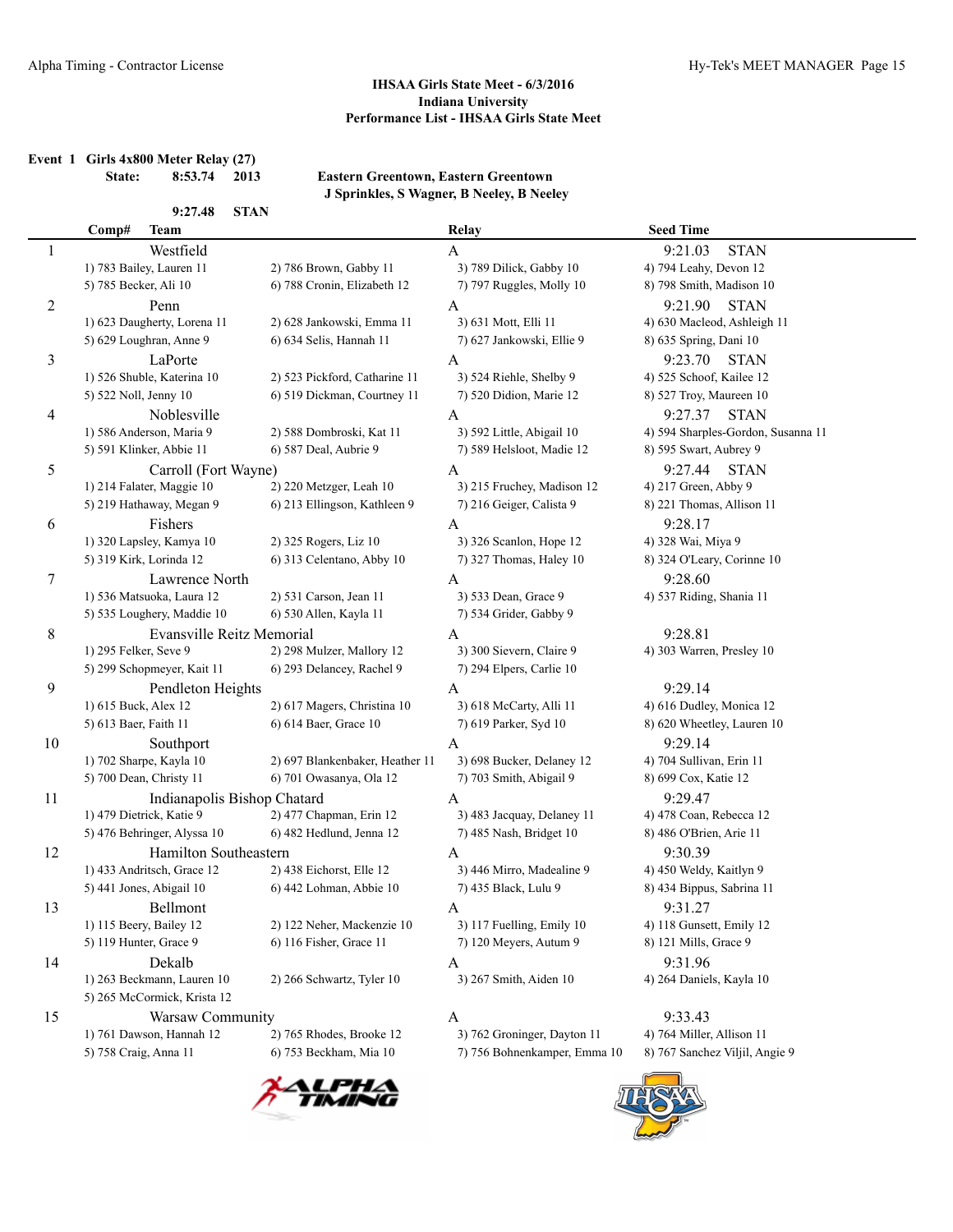

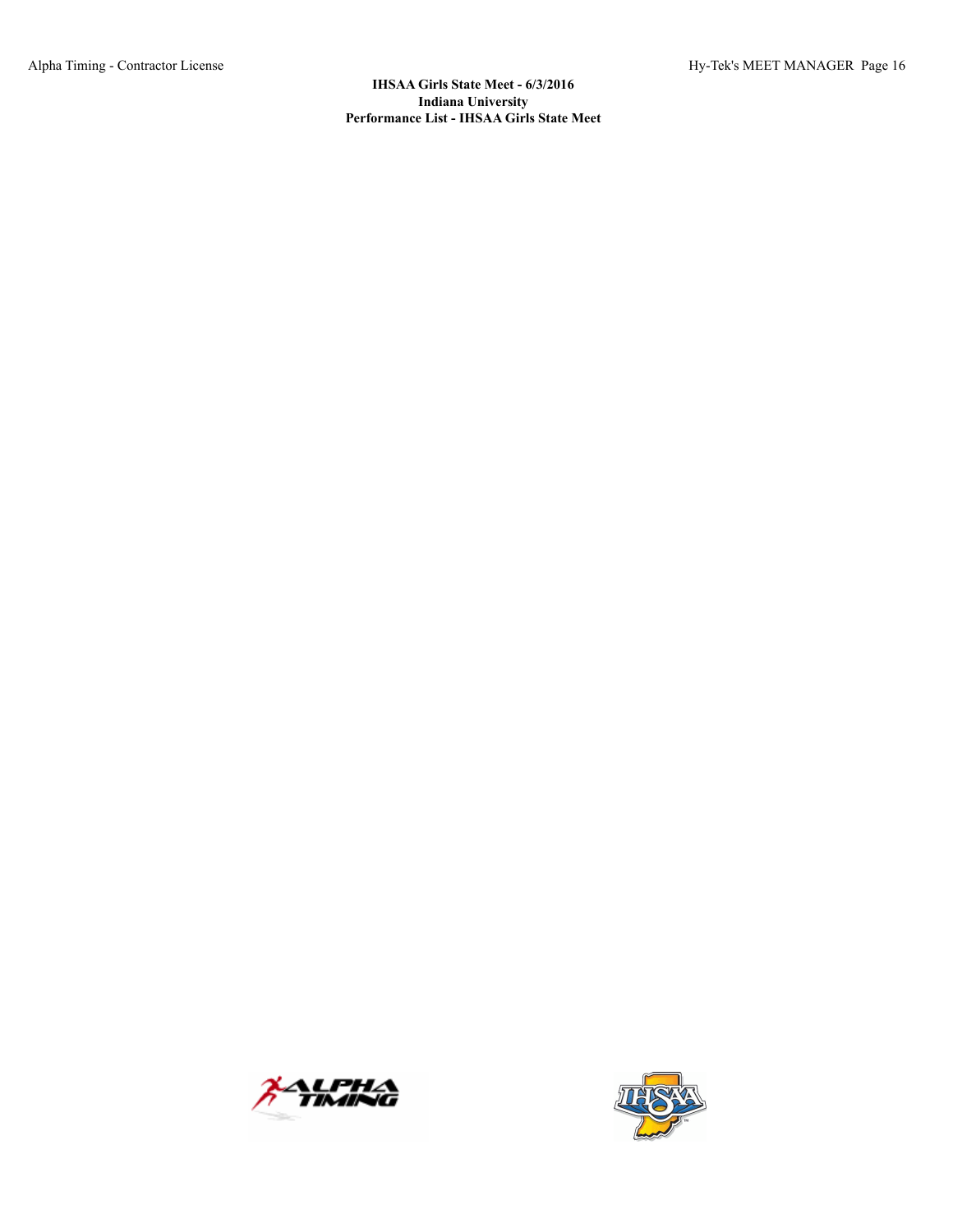# **Event 1 ... (Girls 4x800 Meter Relay (27))**

|    | Comp#<br><b>Team</b>          |                                 | <b>Relay</b>                | <b>Seed Time</b>                   |
|----|-------------------------------|---------------------------------|-----------------------------|------------------------------------|
| 16 | Franklin Central              |                                 | $\mathbf{A}$                | 9:34.24                            |
|    | 1) 382 Reedus, Jada 9         | 2) 384 Talhelm, Brooke 12       | 3) 385 Traas, Shayla 9      | 4) 378 Hoover, Kaylor 11           |
|    | 5) 376 Comastri, Jennifer 12  | 6) 380 Miller, Grace 9          | 7) 374 Baumberger, Gena 12  | 8) 386 Welch, Emily 12             |
| 17 | West Lafayette                |                                 | $\mathbf{A}$                | 9:34.38                            |
|    | 1) 778 Tate, Emma 9           | 2) 777 Tate, Ellie 9            | 3) 772 Johnson, Kristen 12  | 4) 780 Udo-Imeh, Itoro 10          |
|    | 5) 775 Schultz, Mary 9        | 6) 771 Hummels, Abby 10         | 7) 774 Pinal, Monica 12     | 8) 773 Johnson, Lauren 12          |
| 18 | Munster                       |                                 | A                           | 9:36.41                            |
|    | 1) 575 Galvan, Kaylee 10      | 2) 579 Mooney, Melanie 11       | 3) 571 Bolhing, Brisa 9     | 4) 574 Foley, Olivia 10            |
|    | 5) 570 Anuoluwapo, Abioye 9   | 6) 576 Garcia, Elise 10         | 7) 578 Khani, Laila 9       | 8) 572 Cipowski-Smith, Anastacia 9 |
| 19 | Boonville                     |                                 | $\mathbf{A}$                | 9:37.61                            |
|    | 1) 166 Barker, Haley 10       | 2) 167 Brandenberger, Taylin 11 | 3) 172 Willem, Kyerra 10    | 4) 169 Faulkner, Alyssia 9         |
|    | 5) 170 Meleski, Summer 12     | 6) 168 Enright, Abby 9          |                             |                                    |
| 20 | Merrillville                  |                                 | A                           | 9:38.19                            |
|    | 1) 549 Dye, Natalie 10        | 2) 550 Gonzalez, Akelah 10      | 3) 554 Taher, Diamond 10    | 4) 552 McNeal, Brendea 10          |
|    | 5) 553 Ramirez, Marisol 10    | 6) 551 Key, Kiara 12            |                             |                                    |
| 21 | Goshen                        |                                 | A                           | 9:41.40                            |
|    | 1) 400 Kissinger, Jillian 10  | 2) 399 Gallagher, Maggie 9      | 3) 401 Kurtz, Hannah 10     | 4) 402 Rangel, Nora 12             |
|    | 5) 398 Fernandez, Jacque 12   |                                 |                             |                                    |
| 22 | <b>Bloomington South</b>      |                                 | $\mathbf{A}$                | 9:42.00                            |
|    | 1) 154 Galuska, Toudora 10    | 2) 164 Rensink, Phoebe 9        | 3) 160 Lien, Camryn 11      | 4) 161 McMullen, Madison 10        |
|    | 5) 152 Evans, Macy 12         | 6) 147 Bush, Hope 11            | 7) 163 Rauh, Zoe 9          | 8) 150 deSouza, Zarya 11           |
| 23 | Floyd Central                 |                                 | A                           | 9:48.68                            |
|    | 1) 330 Batliner, Erica 10     | 2) 335 Fitzgerald, Gracie 11    | 3) 336 Manning, Kassidy 12  | 4) 339 Pearce, Lillian 9           |
|    | 5) 333 Farnsley, Emma 10      | 6) 337 Ownings, Jacqueline 10   | 7) 338 Paul, Morgan 11      | 8) 329 Barba, Faith 10             |
| 24 | Terre Haute North Vigo        |                                 | A                           | 9:49.80                            |
|    | 1) 727 Zeck, Devon 11         | 2) 712 Bunch, Hannah 11         | 3) 716 Gatrell, Mary 9      | 4) 725 Welker, Lindsay 12          |
|    | 5) 719 Pursch, Abby 11        | 6) 721 Rooksberry, Kaitlin 10   | 7) 717 Nagy, Anna 12        | 8) 714 Craft, Makaylynn 10         |
| 25 | Greenfield-Central            |                                 | $\mathbf{A}$                | 9:50.07                            |
|    | 1) 411 Cook, Sydney 10        | 2) 414 Girolami, Savannah 12    | 3) 416 Helgason, Katie 11   | 4) 418 Loyal, Hayleigh 11          |
|    | 5) 413 Flora, Amanda 12       | 6) 419 Polster, Mackenzie 9     | 7) 415 Gottwald, Rebekah 11 | 8) 420 Sexton, Riley 10            |
| 26 | <b>Bloomington North</b>      |                                 | $\mathbf{A}$                | 9:52.70                            |
|    | 1) 139 Silberstein, Rachel 11 | 2) 138 Sears, Hannah 12         | 3) 134 Farmer, Bella 10     | 4) 135 Flynn, Ella 12              |
|    | 5) 142 Williams, Grace 10     | 6) 137 Saccone, Grace 9         | 7) 133 Brown, Joy 12        | 8) 143 Wilson, Maya 12             |
| 27 | Columbus North                |                                 | A                           | 9:57.58                            |
|    | 1) 240 Allen, Avrie 12        | 2) 241 Ballard, Kirsten 10      | 3) 242 Bouthier, Nina 12    | 4) 249 Tong, Arig 10               |
|    | 5) 246 Maynard, Jocelyn 10    | 6) 247 Singhal, Ana 10          | 7) 248 Smith, Emma 10       | 8) 243 Brougher, Rachel 11         |
|    |                               |                                 |                             |                                    |



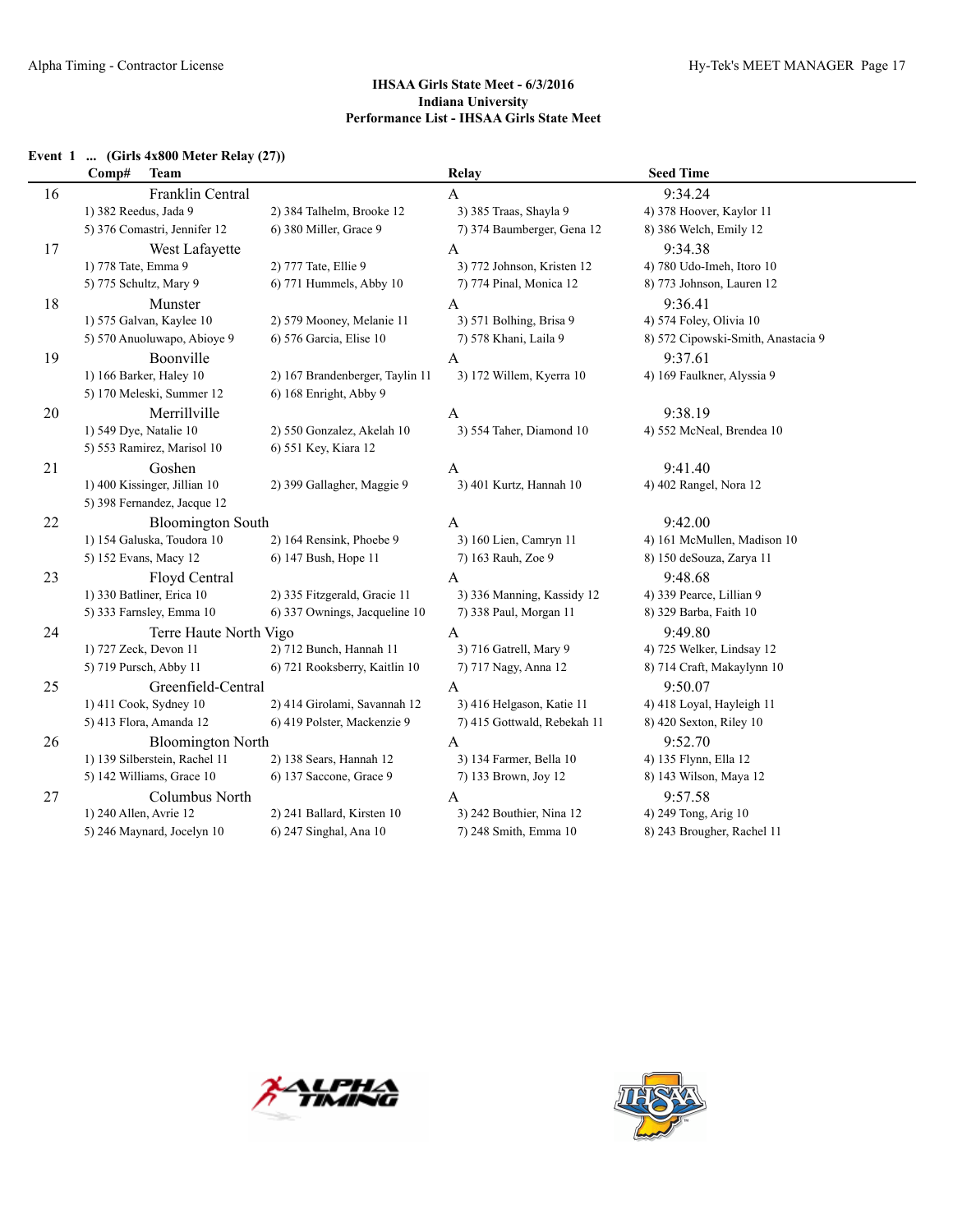|    | State: | Event 12 Girls High Jump (29)<br>1985<br>$6 - 00$ | Angela Bradburn, Norwell |                          |                  |             |
|----|--------|---------------------------------------------------|--------------------------|--------------------------|------------------|-------------|
|    | Comp#  | <b>STAN</b><br>5-04.00<br>Name                    |                          | Year School              | <b>Seed Mark</b> |             |
| 1  | 806    | Isenbarger, Katie                                 | 10                       | Zionsville               | 5-08.00          | <b>STAN</b> |
| 2  | 573    | Erwin, Corin                                      |                          | Munster                  | 5-07.00          | <b>STAN</b> |
| 3  | 484    | Murray, Mariah                                    | 12                       | <b>Bishop Chatard</b>    | $5 - 06.00$      | <b>STAN</b> |
| 4  | 642    | Orr, Heather                                      | 11                       | Perry Meridian           | 5-06.00          | <b>STAN</b> |
| 5  | 130    | Young, Erynn                                      | 12                       | <b>Ben Davis</b>         | $5 - 06.00$      | <b>STAN</b> |
| 6  | 131    | Schluttenhofer, Kayla                             | 11                       | <b>Benton Central</b>    | $5 - 06.00$      | <b>STAN</b> |
| 7  | 596    | Tyler, Shelby                                     | 9                        | Noblesville              | 5-05.00          | <b>STAN</b> |
| 8  | 141    | Wieligman, Sarah                                  |                          | <b>Bloomington North</b> | $5 - 05.00$      | <b>STAN</b> |
| 9  | 548    | Ash, Alivia                                       | 12                       | Merrillville             | $5-04.00$        | <b>STAN</b> |
| 10 | 769    | Deryn, Alex                                       | 11                       | West Lafayette           | $5-04.00$        | <b>STAN</b> |
| 11 | 516    | Tyler, Alex                                       | 12                       | Lake Central             | $5-04.00$        | <b>STAN</b> |
| 12 | 812    | Sheridan, Megan                                   | 9                        | Zionsville               | $5-04.00$        | <b>STAN</b> |
| 13 | 801    | Reed, Kaitlyn                                     |                          | 11 Whitko                | $5-04.00$        | <b>STAN</b> |
| 14 | 322    | Monson, Emily                                     | 9                        | Fishers                  | $5-04.00$        | <b>STAN</b> |
| 15 | 375    | Bell, Jenea                                       | 11                       | Franklin Central         | $5-04.00$        | <b>STAN</b> |
| 16 | 509    | Miller, Deju                                      | 12                       | Kokomo                   | $5-04.00$        | <b>STAN</b> |
| 17 | 508    | Lana, Pham                                        | 11                       | Kokomo                   | $5-04.00$        | <b>STAN</b> |
| 18 | 733    | Peters, Hailley                                   | 11                       | Trinity Lutheran         | 5-03.00          |             |
| 19 | 472    | Koch, Karmen                                      | 10                       | Huntington North         | $5 - 03.00$      |             |
| 20 | 738    | Jones, Paige                                      | 12                       | Vincennes Lincoln        | 5-03.00          |             |
| 21 | 370    | Green, JeBria                                     | 12                       | Fort Wayne Wayne         | $5 - 03.00$      |             |
| 22 | 239    | Mack, Katie                                       | 12                       | Columbus East            | $5 - 03.00$      |             |
| 23 | 431    | Weston, Olivia                                    | 10                       | Greenwood                | $5 - 03.00$      |             |
| 24 | 355    | Phillips, Breanna                                 |                          | 11 FW Northrop           | $5 - 02.00$      |             |
| 25 | 301    | Sullivan, Emily                                   | 12                       | Ev Reitz Memoria         | $5 - 02.00$      |             |
| 26 | 270    | Stewart, rachel                                   | 10                       | Eastern (Pekin)          | 5-01.00          |             |
| 27 | 538    | Wilson, Caroline                                  | 10                       | Linton-Stockton          | 5-01.00          |             |
| 28 | 158    | Johnson, Megan                                    | 11                       | <b>Bloomington South</b> | 5-01.00          |             |
| 29 | 272    | Vecrumba, Amber                                   |                          | 11 Edgewood              | 5-01.00          |             |



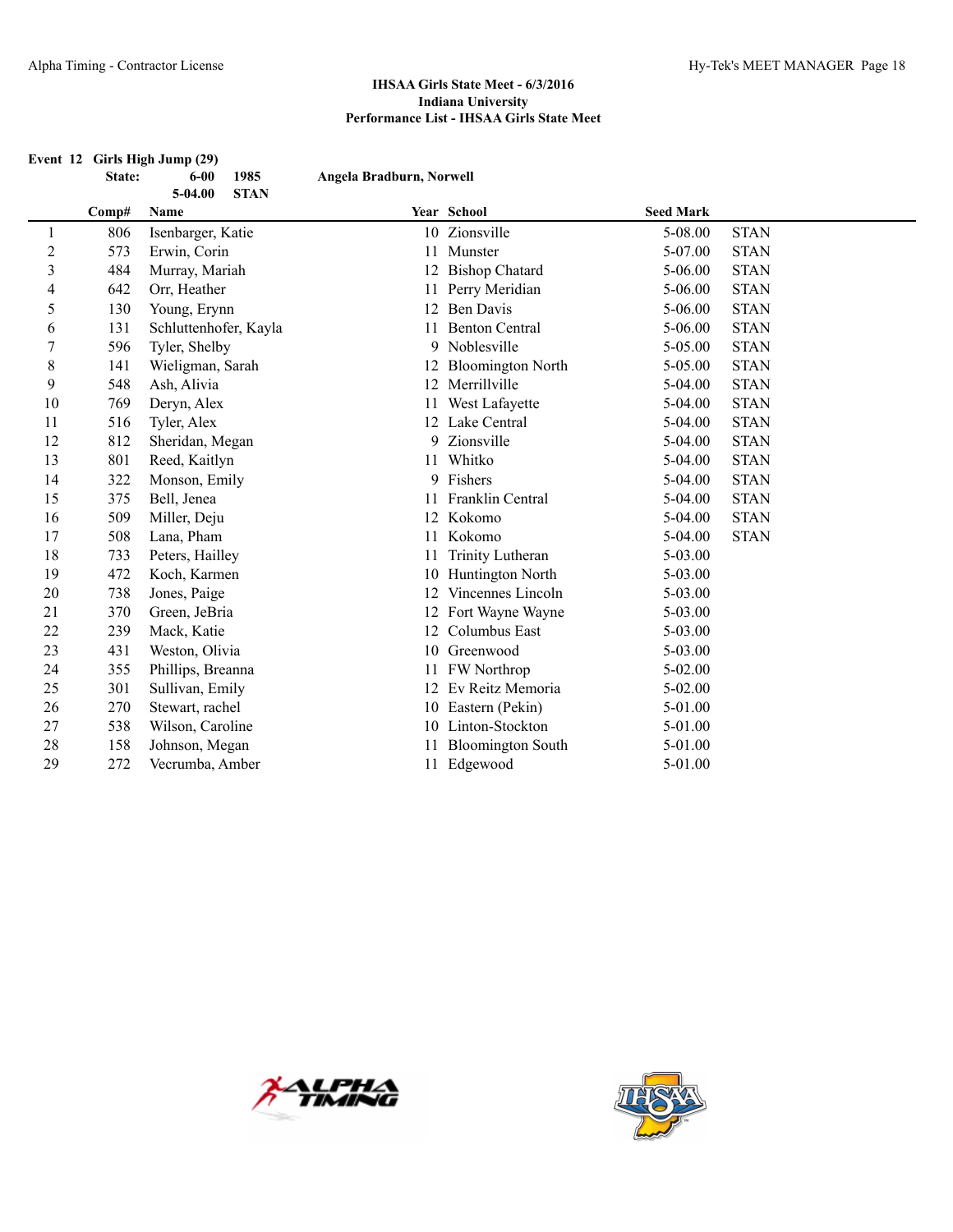|                |        | Event 16 Girls Pole Vault (28)<br>2009 |                                        |                      |                  |             |
|----------------|--------|----------------------------------------|----------------------------------------|----------------------|------------------|-------------|
|                | State: | 13-06.25<br><b>STAN</b><br>11-03.00    | <b>Ellie McCardwell, Pendleton Hts</b> |                      |                  |             |
|                | Comp#  | Name                                   |                                        | Year School          | <b>Seed Mark</b> |             |
| 1              | 645    | Brown, Sandra                          |                                        | 12 Pike              | 13-02.00         | <b>STAN</b> |
| $\overline{c}$ | 543    | Holland, Maddie                        |                                        | 11 Madison           | 12-01.25         | <b>STAN</b> |
| 3              | 245    | May, Katrina                           |                                        | 12 Columbus North    | 11-06.00         | <b>STAN</b> |
| 4              | 680    | Diemer, Erin                           | 11                                     | Shelbyville          | 11-06.00         | <b>STAN</b> |
| 5              | 102    | Cranston, Ariana                       |                                        | 12 Angola            | 11-06.00         | <b>STAN</b> |
| 6              | 515    | Stepanovic, Melanie                    |                                        | 12 Lake Central      | 11-03.00         | <b>STAN</b> |
| $\overline{7}$ | 776    | Siciliano, Maria                       |                                        | 10 West Lafayette    | 11-03.00         | <b>STAN</b> |
| 8              | 488    | Schrader, Zoe                          |                                        | 12 Bishop Chatard    | 11-03.00         | <b>STAN</b> |
| 9              | 224    | Wilson, Maddie                         | 10                                     | Castle               | 11-01.00         |             |
| 10             | 539    | Pomasl, Emily                          |                                        | 12 Logansport        | 11-00.00         |             |
| 11             | 153    | Finley, Emily                          |                                        | 12 Bloomington South | 11-00.00         |             |
| 12             | 696    | Barrett, Brittany                      | 12                                     | Southmont            | 10-09.00         |             |
| 13             | 658    | Albright, Haley                        | 12                                     | Plainfield           | 10-09.00         |             |
| 14             | 730    | Pierce, Taylor                         |                                        | 10 Tipton            | 10-09.00         |             |
| 15             | 453    | Sowonik, Carli                         |                                        | 11 Hebron            | 10-09.00         |             |
| 16             | 357    | Wagner, Lauren                         |                                        | 11 FW Northrop       | 10-09.00         |             |
| 17             | 511    | Capsha, Kayla                          |                                        | 12 Lake Central      | 10-09.00         |             |
| 18             | 542    | Hewitt, Maysie                         |                                        | 12 Maconaquah        | 10-06.00         |             |
| 19             | 626    | George, Amanda                         |                                        | 10 Penn              | 10-06.00         |             |
| 20             | 199    | Deady, Kara                            | 10                                     | Carmel               | 10-06.00         |             |
| 21             | 257    | Komasinski, Mandy                      | 12                                     | Crown Point          | 10-06.00         |             |
| 22             | 341    | Gehlhausen, Hannah                     | 11                                     | <b>Forest Park</b>   | 10-03.00         |             |
| 23             | 417    | Jones, Emily                           | 11                                     | Greenfield-Central   | 10-03.00         |             |
| 24             | 340    | Smith, Rylie                           |                                        | 12 Floyd Central     | 10-03.00         |             |
| 25             | 720    | Rakes, Josie                           |                                        | 12 TH North Vigo     | 10-00.00         |             |
| 26             | 729    | Padan, Sarah                           |                                        | 12 TH South Vigo     | 10-00.00         |             |
| 27             | 101    | Cranston, Ali                          |                                        | 10 Angola            | 10-00.00         |             |
| 28             | 492    | Young, Megan                           |                                        | 10 Cardinal Ritter   | $9 - 06.00$      |             |



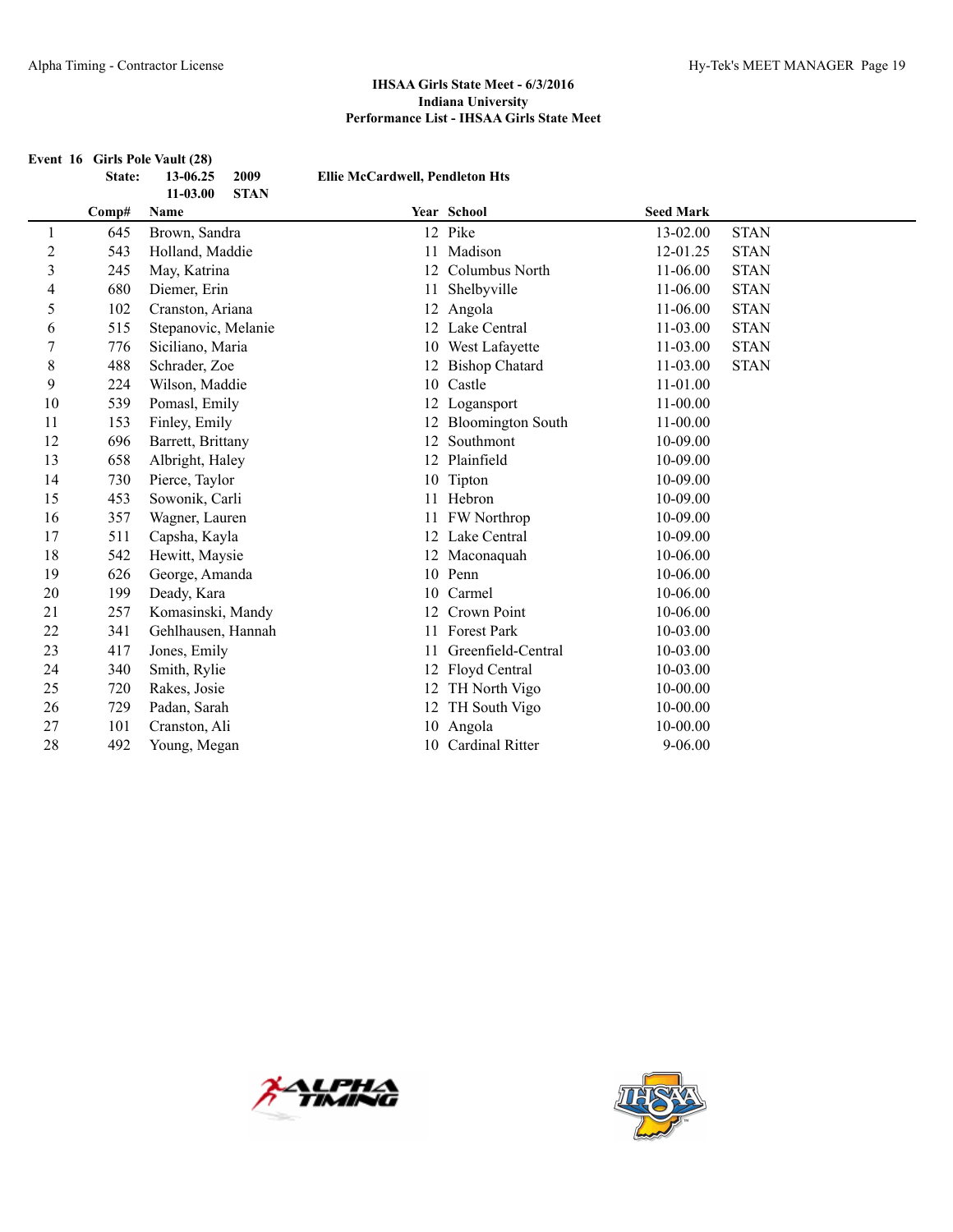|                | State: | Event 13 Girls Long Jump (27)<br>1986<br>$20 - 04$ | Tonya Sedwick, Jeffersonville |                      |                  |             |
|----------------|--------|----------------------------------------------------|-------------------------------|----------------------|------------------|-------------|
|                |        | 17-11.00<br><b>STAN</b>                            |                               |                      |                  |             |
|                | Comp#  | Name                                               |                               | Year School          | <b>Seed Mark</b> |             |
| 1              | 677    | Saylor, Paige                                      |                               | 11 Roncalli          | 18-10.00         | <b>STAN</b> |
| $\overline{c}$ | 636    | Woods, Mikaylah                                    |                               | 12 Penn              | 18-07.00         | <b>STAN</b> |
| 3              | 745    | Hoosier, Prommyse                                  |                               | 9 Warren Central     | 18-06.50         | <b>STAN</b> |
| 4              | 192    | Hathaway, Claire                                   |                               | 12 Brownsburg        | 18-06.00         | <b>STAN</b> |
| 5              | 269    | Moriarity, Lexie                                   |                               | 10 East Noble        | 18-04.50         | <b>STAN</b> |
| 6              | 800    | Miller, Kerrigan                                   | 11                            | Whiteland            | 18-03.75         | <b>STAN</b> |
| 7              | 202    | Etgen, Cailyn                                      |                               | 12 Carmel            | 18-03.50         | <b>STAN</b> |
| 8              | 448    | Perry, Ashley                                      |                               | 12 Hamilton SE       | 18-03.50         | <b>STAN</b> |
| 9              | 452    | Mattox, Jaden                                      |                               | 12 Harrison WL       | 18-02.00         | <b>STAN</b> |
| 10             | 507    | Jungels, Jenna                                     |                               | 12 Kankakee Valley   | 18-00.50         | <b>STAN</b> |
| 11             | 681    | Welch, Brittany                                    | 9                             | Sheridan             | 18-00.25         | <b>STAN</b> |
| 12             | 353    | Muhammad, Kyara                                    |                               | 11 FW Northrop       | 17-11.75         | <b>STAN</b> |
| 13             | 752    | Alexander, Samantha                                |                               | 12 Warsaw Community  | 17-11.00         | <b>STAN</b> |
| 14             | 129    | Woodson, Ravon                                     |                               | 12 Ben Davis         | 17-08.00         |             |
| 15             | 687    | Mittiga, Catherine                                 | 12                            | South Bend Adams     | 17-07.00         |             |
| 16             | 190    | Aguayo, Katelyn                                    |                               | 12 Bremen            | 17-07.00         |             |
| 17             | 500    | Lacy, Hailey                                       |                               | 12 Jeffersonville    | 17-06.25         |             |
| 18             | 546    | Martin, Abby                                       |                               | 12 Martinsville      | 17-05.75         |             |
| 19             | 545    | Williams, Kaylan                                   |                               | 12 Marion            | 17-04.50         |             |
| 20             | 496    | Jordan, Cienna                                     |                               | 12 Cathedral         | 17-03.00         |             |
| 21             | 151    | Ehman, Emily                                       |                               | 12 Bloomington South | 17-02.50         |             |
| 22             | 768    | Davis, Kaitlyn                                     | 11                            | Washington           | 17-02.50         |             |
| 23             | 521    | Flowers, Nichole                                   |                               | 10 LaPorte           | 17-02.25         |             |
| 24             | 651    | Moore, Adrianna                                    |                               | 10 Pike              | 17-00.50         |             |
| 25             | 514    | Long, Meghan                                       |                               | 9 Lake Central       | 17-00.00         |             |
| 26             | 171    | Mockobee, Hallie                                   |                               | 10 Boonville         | 16-06.00         |             |
| 27             | 669    | Waggoner, Grace                                    |                               | 9 Vincennes Rivet    | 16-00.50         |             |



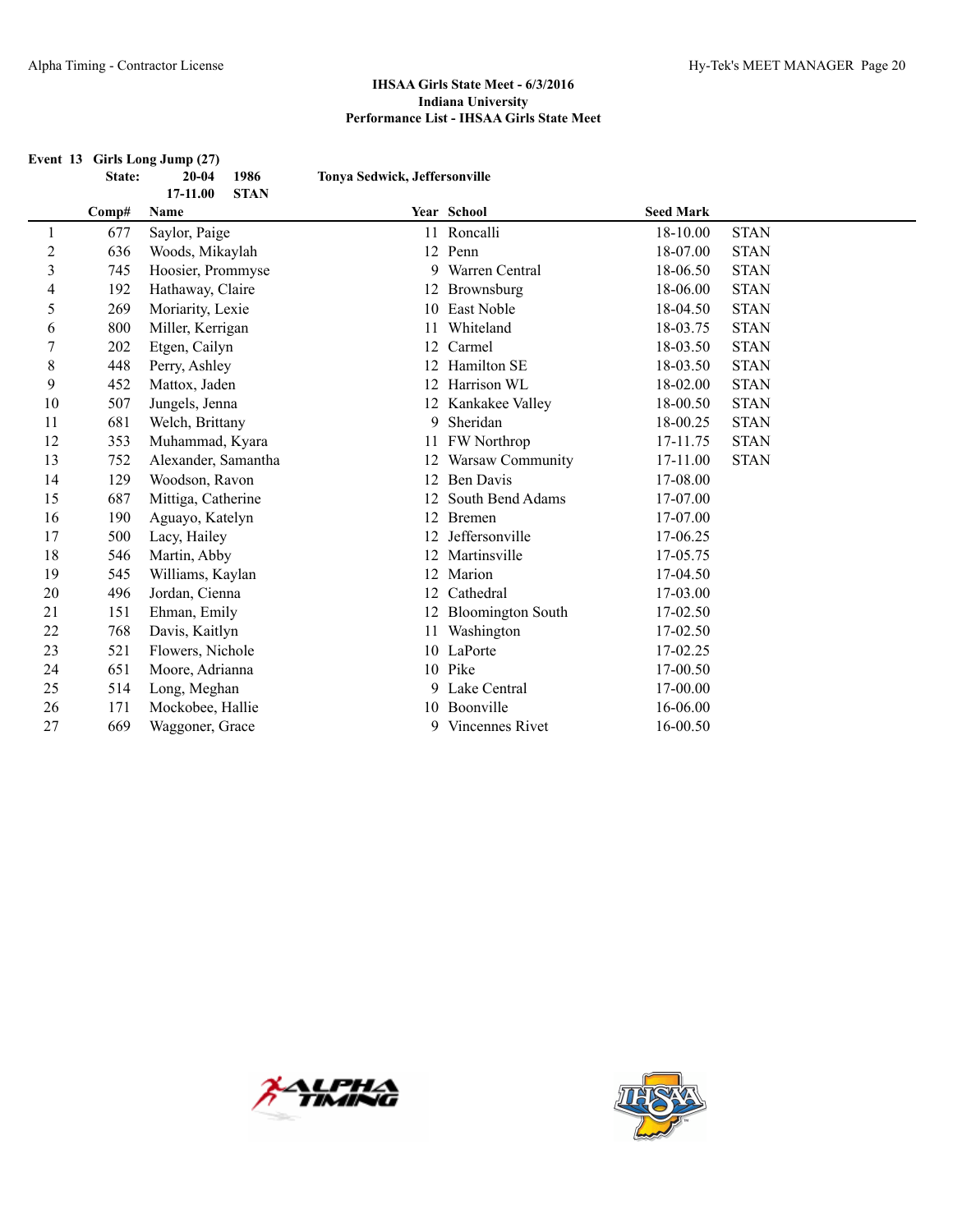|                | State: | Event 15 Girls Shot Put (28)<br>50-09<br>2011 | <b>Tori Bliss, Portage</b> |                        |                  |             |
|----------------|--------|-----------------------------------------------|----------------------------|------------------------|------------------|-------------|
|                |        | 40-05.50<br><b>STAN</b>                       |                            |                        |                  |             |
|                | Comp#  | Name                                          |                            | Year School            | <b>Seed Mark</b> |             |
| 1              | 577    | Kapitan, Abbey                                |                            | 12 Munster             | 45-10.00         | <b>STAN</b> |
| $\overline{2}$ | 663    | Farley, Victoria                              |                            | 11 Portage             | 45-06.50         | <b>STAN</b> |
| 3              | 356    | Tiney-Williams, Alicia                        |                            | 10 FW Northrop         | 44-01.50         | <b>STAN</b> |
| 4              | 510    | Henderson, Essence                            | 11                         | Lafayette Jeff         | 44-00.00         | <b>STAN</b> |
| 5              | 268    | DeCamp, Paige                                 |                            | 12 East Noble          | 43-04.75         | <b>STAN</b> |
| 6              | 518    | Fitch, Kloee                                  |                            | 11 Lakeland            | 42-07.00         | <b>STAN</b> |
| 7              | 639    | Hill, Alexis                                  |                            | 11 Perry Meridian      | $41 - 10.50$     | <b>STAN</b> |
| 8              | 661    | Horvath, Nicole                               |                            | 11 Plymouth            | 40-10.25         | <b>STAN</b> |
| 9              | 262    | Aguirre, Nancy                                |                            | 10 Decatur Central     | 40-04.00         |             |
| 10             | 739    | Anderson, Deysha                              | 11                         | Warren Central         | 40-03.75         |             |
| 11             | 787    | Caldwell, Jada                                | 11                         | Westfield              | 40-02.25         |             |
| 12             | 781    | Weatherly, Ashley                             |                            | 9 West Lafayette       | 40-01.50         |             |
| 13             | 633    | Richhart, Alissa                              |                            | 12 Penn                | 39-10.25         |             |
| 14             | 271    | Ruble, Kaycee                                 |                            | 12 Eastern Hancock     | 39-09.50         |             |
| 15             | 672    | Carson, Katie                                 |                            | 12 Roncalli            | 39-08.75         |             |
| 16             | 547    | Coleman, Brianna                              |                            | 12 McCutcheon          | 39-08.75         |             |
| 17             | 655    | Wilder, Janelle                               |                            | 11 Pike                | 39-07.00         |             |
| 18             | 643    | Wilson, Daiva                                 |                            | 12 Perry Meridian      | 39-06.00         |             |
| 19             | 489    | Skripsky, Rosemary                            | 12                         | <b>Bishop Chatard</b>  | 39-06.00         |             |
| 20             | 585    | Smith, Ashlynn                                | 12                         | New Prairie            | 39-02.50         |             |
| 21             | 273    | Decker, Emily                                 | 11                         | <b>Elkhart Central</b> | 38-09.00         |             |
| 22             | 705    | Altmeyer, Sydney                              | 12                         | Southridge             | 38-06.50         |             |
| 23             | 584    | Cain, Lillie                                  | 11                         | New Palestine          | 38-01.75         |             |
| 24             | 454    | White, Hannah                                 |                            | 12 Henryville          | 38-00.25         |             |
| 25             | 140    | Walls, Elaina                                 |                            | 10 Bloomington North   | 37-08.00         |             |
| 26             | 505    | Truesdell, Kalya                              |                            | Jennings County        | 37-05.00         |             |
| 27             | 582    | Lininger, Ashley                              |                            | 12 New Albany          | 36-07.50         |             |
| 28             | 252    | Oliver, Ashley                                |                            | 12 Corydon Central     | 35-08.00         |             |